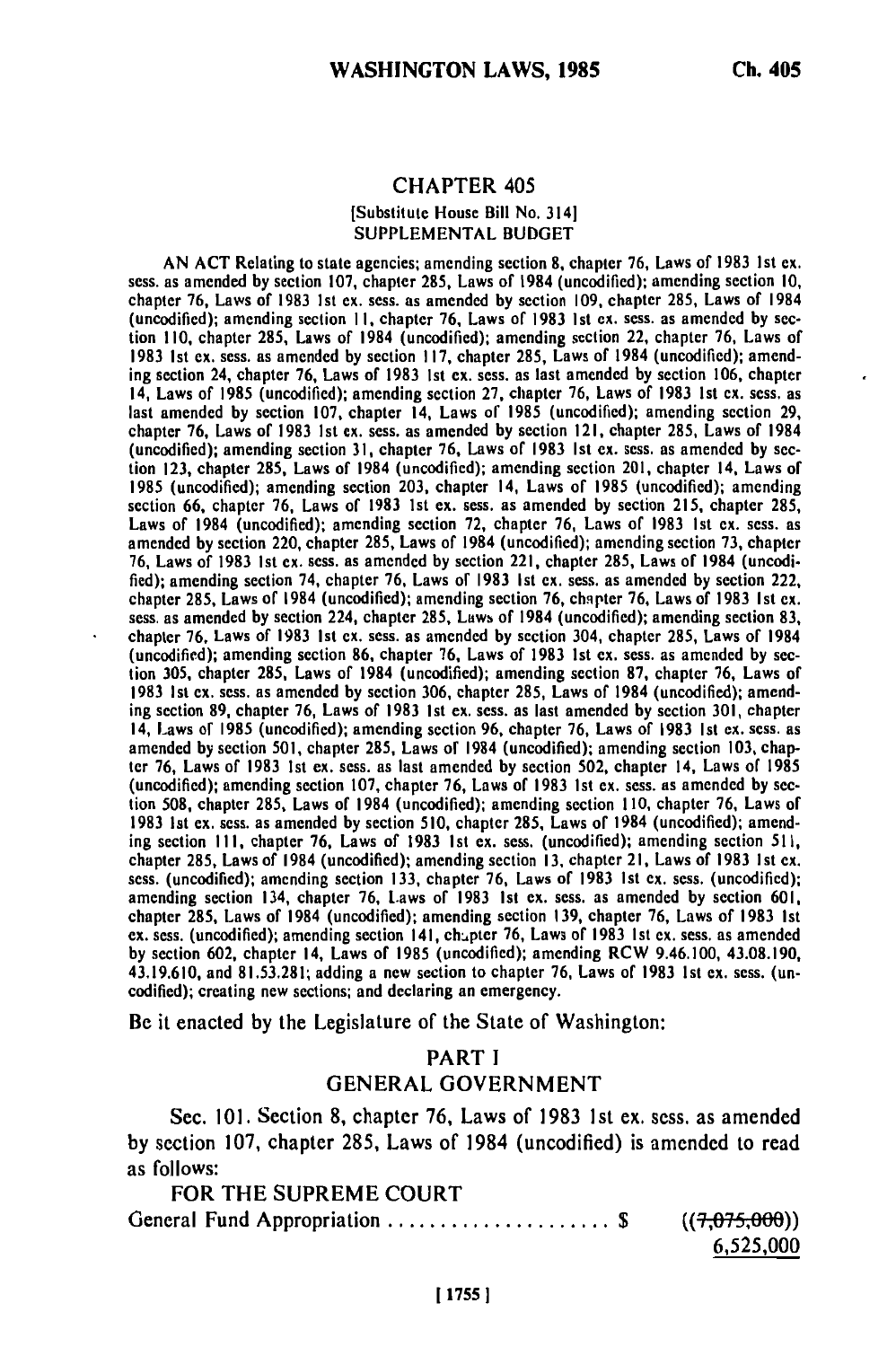| General Fund——Judiciary Education Account              |               |
|--------------------------------------------------------|---------------|
|                                                        | 1.378.000     |
| Total Appropriation $\ldots \ldots \ldots \ldots$ . \$ | ((8,453,000)) |
|                                                        | 7,903,000     |

The appropriations in this section are subject to the following conditions and limitations: \$1,853,000 of the general fund appropriation and \$1,378,000 of the judiciary education account appropriation are provided solely for the indigent appeals program.

Sec. 102. Section 10, chapter 76, Laws of 1983 Ist ex. sess. as amended by section 109, chapter 285, Laws of 1984 (uncodified) is amended to read as follows:

| FOR THE COURT OF APPEALS      |               |
|-------------------------------|---------------|
| General Fund Appropriation \$ | ((8,999,000)) |
|                               | 8,894,000     |

Sec. 103. Section 11, chapter 76, Laws of 1983 1st ex. sess. as amended by section 110, chapter 285, Laws of 1984 (uncodified) is amended to read as follows:

| FOR THE ADMINISTRATOR FOR THE COURTS           |            |
|------------------------------------------------|------------|
| General Fund Appropriation \$ $((21,800,000))$ |            |
|                                                | 21,590,000 |
| General Fund-Judiciary Education Account       |            |
|                                                | 1,310,000  |
| Total Appropriation  \$ $((23,110,000))$       |            |
|                                                | 22,900,000 |

The appropriations in this section are subject to the following conditions and limitations:

**(1)** A maximum of \$8,654,000 of the general fund appropriation may be spent for the superior court judges. Of this amount, \$330,000 is provided solely for criminal cost bills; \$430,000 is provided solely for mandatory arbitration costs; and \$135,000 is provided solely for judges pro tempore for the superior courts. The administrator for the courts shall authorize and approve all such expenditures.

(2) \$610,000 of the judiciary education account appropriation is provided solely for judicial and support staff education programs.

(3) \$195,000 of the judiciary education account appropriation is provided solely for staff support for the judiciary education program.

(4) \$225,000 of the judiciary education account appropriation is provided solely for fall judicial conferences.

(5) \$280,000 of the judiciary education account appropriation is provided solely for education and training for the supreme court, the court of appeals, the law library, and the administrator for the courts' office.

(6) \$75,000 of the general fund is provided solely for the limited practice board. The board shall report to the committees on judiciary of the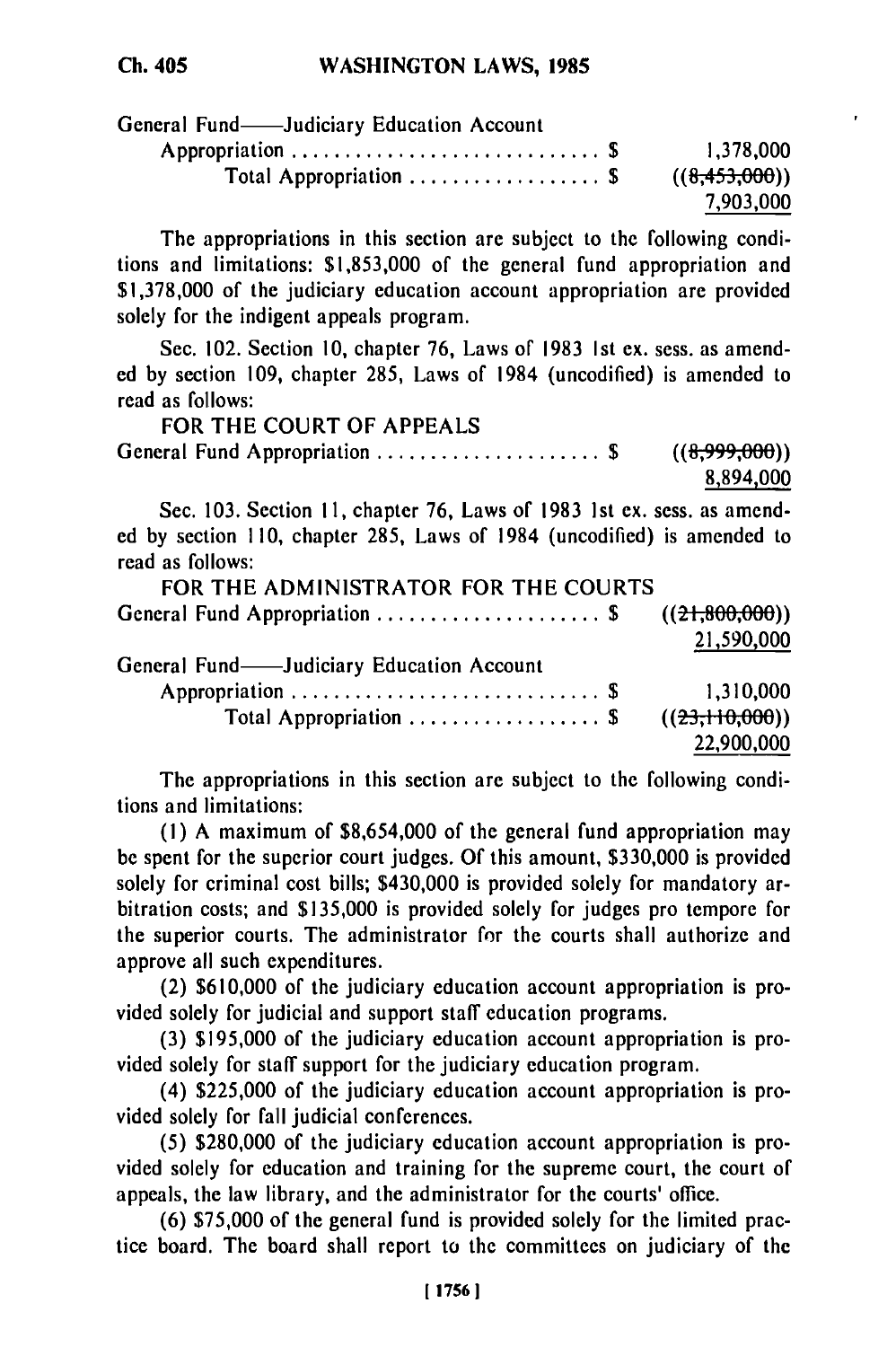senate and house of representatives no later than January **15, 1985,** regarding its activities during the biennium. The report shall include, but not be limited to: (a) Information regarding revenues received to date, including their sources and amounts; **(b)** expenditures to date, including their purposes and amounts; (c) the number of applications for certification; **(d)** the number of applicants certified; (e) the educational courses and programs accredited **by** the board; **(f)** the number and scope of complaints received, investigations initiated, grievance hearings held, and disciplinary actions taken; **(g)** the standardized forms approved **by** the board; (h) the regulations adopted **by** the board; and (i) anticipated board activities in the ensuing biennium.

**(7)** \$120,000 of the general fund appropriation is provided solely for allocation to the superior court for Thurston County to relieve the impact of litigation involving the state of Washington.

Sec. 104. Section 22, chapter **76,** Laws of **1983 1st ex.** sess. as amended **by** section **117,** chapter **285,** Laws of 1984 (uncodified) is amended to read as follows:

| FOR THE OFFICE OF FINANCIAL MANAGEMENT                        |                 |
|---------------------------------------------------------------|-----------------|
| General Fund Appropriation——State\$                           | ((12,353,000))  |
|                                                               | 11,353,000      |
| General Fund Appropriation——Federal \$                        | 50,000          |
| Medical Aid Fund Appropriation——State  \$                     | 100,000         |
| Data Processing Revolving Fund Appropriation  \$              | 1,368,000       |
| Total Appropriation $\ldots \ldots \ldots \ldots \ldots$ . \$ | $((+3,87),000)$ |
|                                                               | 12,871,000      |

The appropriations in this section are subject to the following conditions and limitations:

**(1)** Not more than **\$2,500,000,** of which **\$1,132,500** is from the state general fund and **\$1,367,500** from the data processing revolving fund, is provided for expenses related to the agency financial reporting system (AFRS). The office of financial management shall allocate moneys to various state agencies on the basis of identified need. Whenever allocations are made to agencies financed in whole or in part **by** other than general fund moneys, the director of financial management shall direct the repayment of such allocated amount to the data processing revolving fund from any balance in the fund or funds which finance the agency. No appropriation shall be necessary to effect such repayment.

(2) \$20,000 is provided solely for a feasibility study of an offenderbased corrections information system to serve the combined information needs of the department of corrections, board of prison terms and parole, sentencing guidelines commission, corrections standard board, and the administrator for the courts, to be delivered to the legislature **by** December **1,** 1984.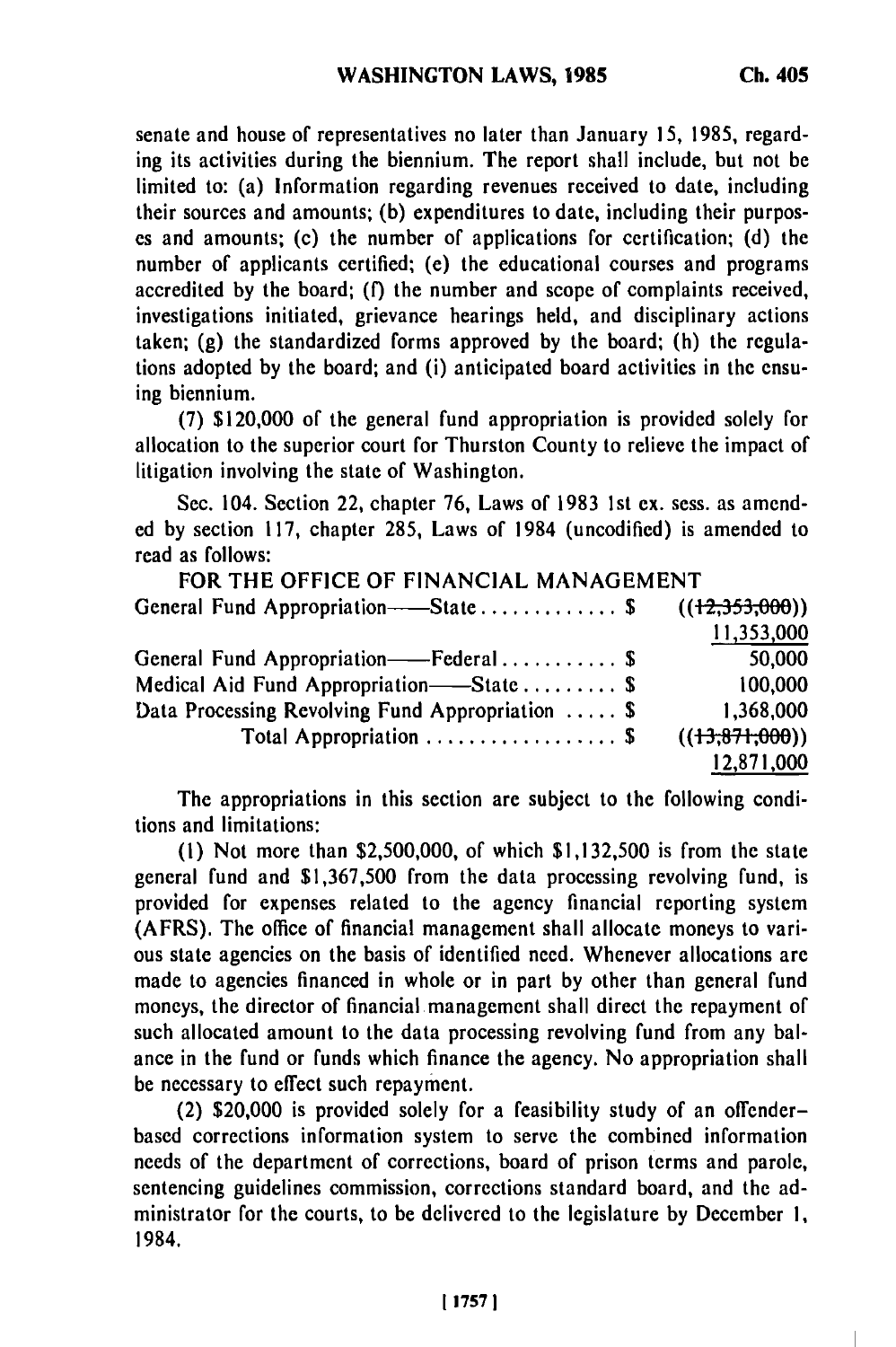(3) \$775,000 of the general fund-state appropriation is provided solely for the development and implementation of the Washington state patrol criminal history information system: PROVIDED, That no funds may be expended until a joint oversight committee is created to review the design and implementation of the system. The joint oversight committee shall include but is not limited to, the director of financial management and the chairmen, or their designees, of the house and senate ways and means committees.

(4) \$5,000 of the general fund-state appropriation is provided sole**ly** for payment of claims against the state of **\$500** or less, pursuant to RCW 4.92.040.

**(5)** The office of financial management shall present to the legislature **by** December **1,** 1984, a plan to have the state self-fund any or all portions of the insurance programs offered **by** the state. For purposes of this study, the reserves required **by** the self-funded programs shall be assumed to be held **by** the state treasurer in the originating funds until an obligation occurs. The state investment board shall act as the investor for the funds, and all of the earnings from these investments shall accrue directly to the originating funds.

**(6) \$96,000** is provided for the purposes of studying coordination, the potential for merger between Eastern Washington and Washington State Universities in the manner of Substitute House Bill No. **1363** as amended **by** senate committee in the 1984 legislative session, and enhancement of enrollment for Washington State University. **A** Higher Education Coordination Study Committee is hereby created to conduct the study, consisting **of:**

 $((+1))$  (a) Two members from each caucus in the house of representatives, to be appointed **by** the speaker;

 $((2))$  (b) Two members from each caucus in the senate, to be appointed **by** the president of the senate;

**(((3))) (c)** Two representatives of the governor, to be appointed **by** the governor;

**(((4))) (d)** One regent of Washington State University, to be appointed **by** its board of regents;

*(((5))* **(e)** One trustee from Eastern Washington University, to be appointed **by** its board of trustees;

 $((\textbf{(f6)}))$  (f) Two students, one from each of the universities, to be appointed **by** the president of the senate and the speaker from a list of three submitted **by** the governing body of the recognized student association;

 $((\langle 7 \rangle))$  (g) Two faculty members, one from each of the universities, to be appointed **by** the president of the senate and speaker from a list of three submitted **by** the faculty senate or its equivalent.

Members of the higher education review committee shall be reimbursed for travel expenses as provided in RCW 43.03.050 and 43.03.060. The office of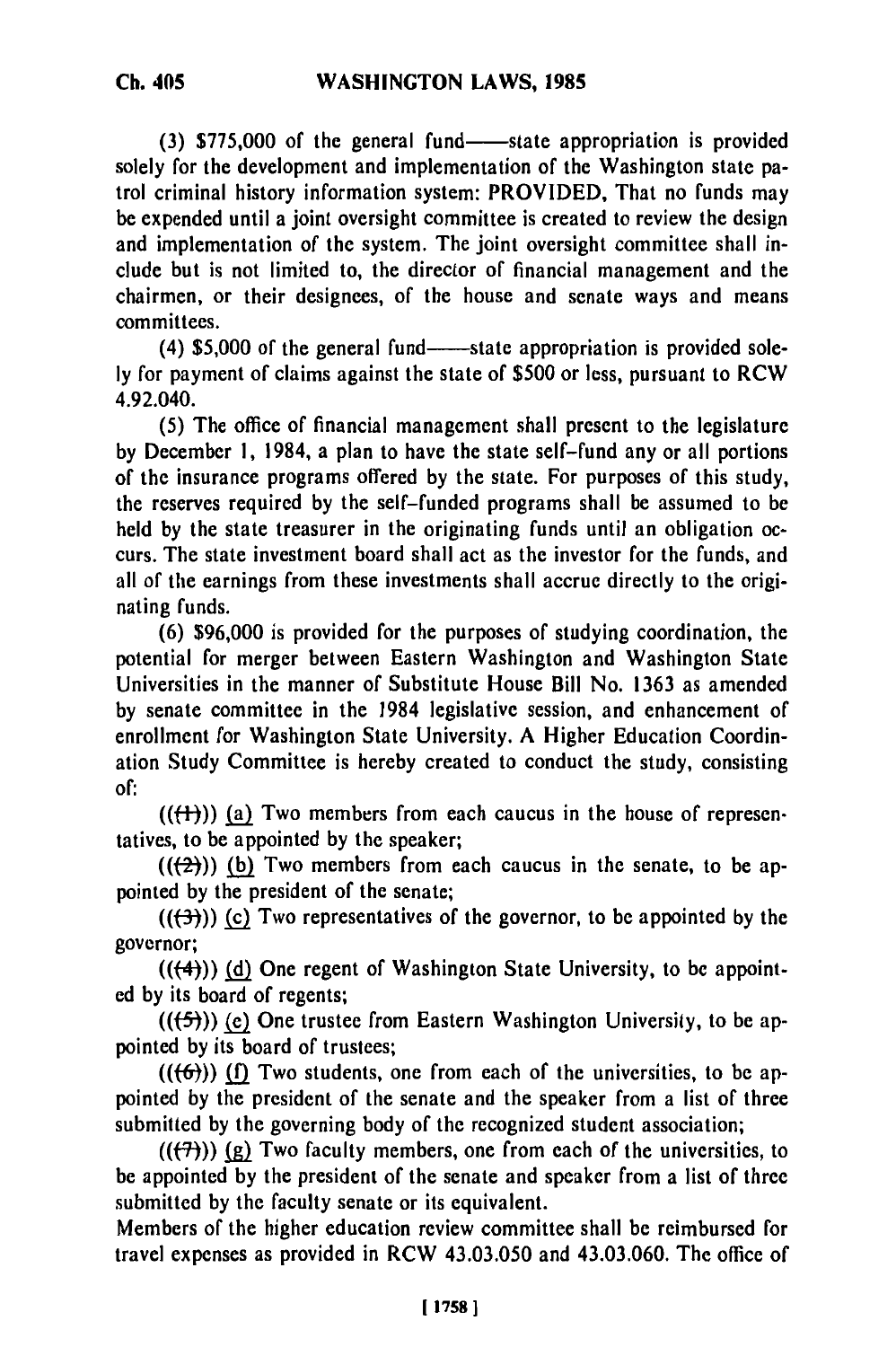financial management shall contract for an analysis **by** the council for postsecondary education as provided in Substitute House Bill No. **1363** as amended **by** senate committee.

*\*Sec. 105. Section 24, chapter 76, Laws of 1983 1st ex. sess. as last amended by section 106, chapter 14, Laws of 1985 (uncodified) is amended to read as follows:*

| <b>FOR THE DEPARTMENT OF PERSONNEL</b>                     |                                   |
|------------------------------------------------------------|-----------------------------------|
|                                                            | $((6\theta, \theta\theta\theta))$ |
|                                                            | 15,000                            |
| <b>Department of Personnel Service Fund Appro-</b>         |                                   |
|                                                            | 8,813,000                         |
| State Employees' Insurance Fund Appropriation $\ldots$ . S | 1,542,000                         |
| Total Appropriation  \$                                    | ((10, 415, 000))                  |
|                                                            | 10,370,000                        |
|                                                            |                                   |

*The appropriations in this section are subject to the following conditions and limitations:*

*(1) \$45,000 from the department of personnel service fund is provided solely for a comparative study, jointly funded with the department of retire*ment systems and the higher education personnel board, of part-time em*ployee policy and benefits. This study shall be directed to other states and representative private colleges and universities and private sector service-related enterprises as to their practices and policies for shared work, phased retirement, health care benefits, retirement allowances, and other related issues. A report shall be made to the legislature not later than December 21, 1984, containing findings and recommendations.*

*(2) \$60,000 of the general fund appropriation is provided solely for the department of personnel to conduct a study for the purpose of reviewing and formulating ways to implement comparable worth in accordance with chapter 75 Laws of 1983 1st ex. sess. The department shall coordinate the study with the higher education personnel board and its study on comparable worth implementation. During the course of the study, the department shall report to the joint select committee on comparable worth on the study's progress. The department shall report back to the legislature no later than January 1, 1985 with potential implementation alternatives.*

*(3) \$60,000 of the department of personnel service fund appropriation is provided solely for legal services for comparable worth litigation.* \*Sec. **105** was vetoed, see message at end or chapter.

Sec. 106. Section **27,** chapter **76,** Laws of **1983 Ist** ex. sess. as last amended **by** section **107,** chapter 14, Laws of 1985 (uncodified) is amended to read as follows:

| .                                               |            |
|-------------------------------------------------|------------|
| FOR THE DEPARTMENT OF REVENUE                   |            |
| General Fund Appropriation  \$ $((43,573,000))$ |            |
|                                                 | 43,150,000 |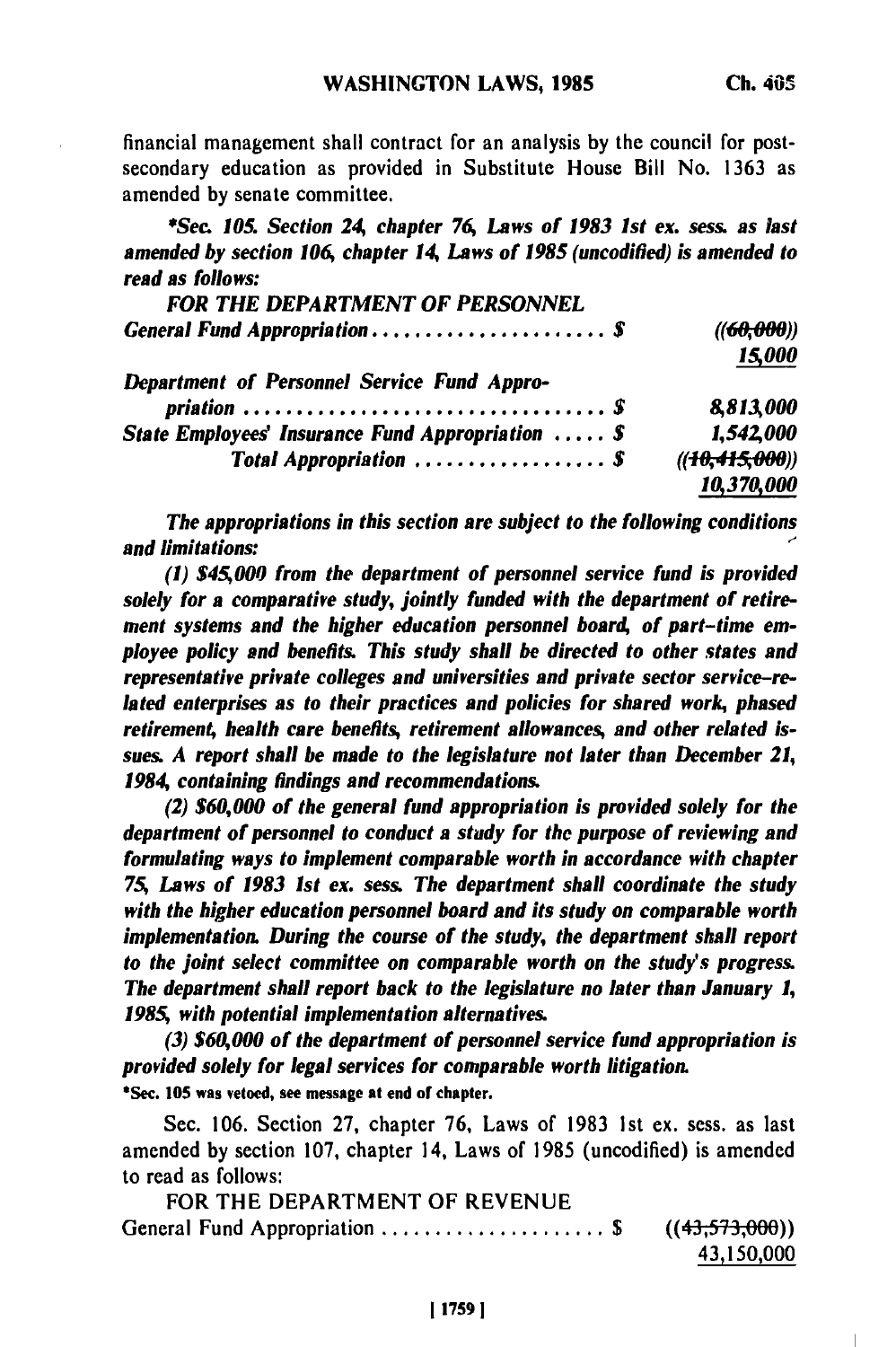| General Fund—State Timber Tax Reserve                  |                  |
|--------------------------------------------------------|------------------|
| Account Appropriation  \$                              | 2,851,000        |
| Motor Vehicle Fund Appropriation  \$                   | 115,000          |
| Total Appropriation $\ldots \ldots \ldots \ldots$ . \$ | ((46, 539, 000)) |
|                                                        | 46,116,000       |

The appropriations in this section are subject to the following conditions and limitations: **If** the state timber tax reserve account is abolished and a timber excise tax account is established, the appropriation from the state timber tax reserve account shall be made from the timber excise tax account to the extent that moneys in the state timber tax reserve account are insufficient for the appropriation.

Sec. **107.** Section 29, chapter **76,** Laws of **1983 Ist** ex. sess. as amended **by** section 121, chapter **285,** Laws of 1984 (uncodified) is amended to read as follows:

| FOR THE DEPARTMENT OF GENERAL ADMINISTRATION      |                |
|---------------------------------------------------|----------------|
| General Fund Appropriation—State \$ ((5,992,000)) |                |
|                                                   | 5,901,000      |
| General Fund Appropriation——Private/Local  \$     | 58,000         |
| General Fund-Motor Transport Account              |                |
|                                                   | 6,858,000      |
| General Administration Facilities and Services    |                |
| Revolving Fund Appropriation  \$                  | 16,180,000     |
| Total Appropriation  \$                           | ((29,088,000)) |
|                                                   | 28,997,000     |

The appropriations in this section are subject to the following conditions and limitations:

**(1)** The community college districts shall transfer to the motor transport account \$51,390 from the general local fund and \$157,389 from the local motor pool fund. These transfers shall be made in accordance with schedules provided **by** the office of financial management.

(2) The appropriation from the motor transport account may be used for the replacement of existing vehicles but shall not be used to expand the fleet.

Sec. 108. Section 31, chapter 76, Laws of 1983 1st ex. sess. as amended by section 123, chapter 285, Laws of 1984 (uncodified) is amended to read as follows:

FOR THE PUBLIC DISCLOSURE COMMISSION General Fund Appropriation ..................... \$ ((97-1-000)) **921,000**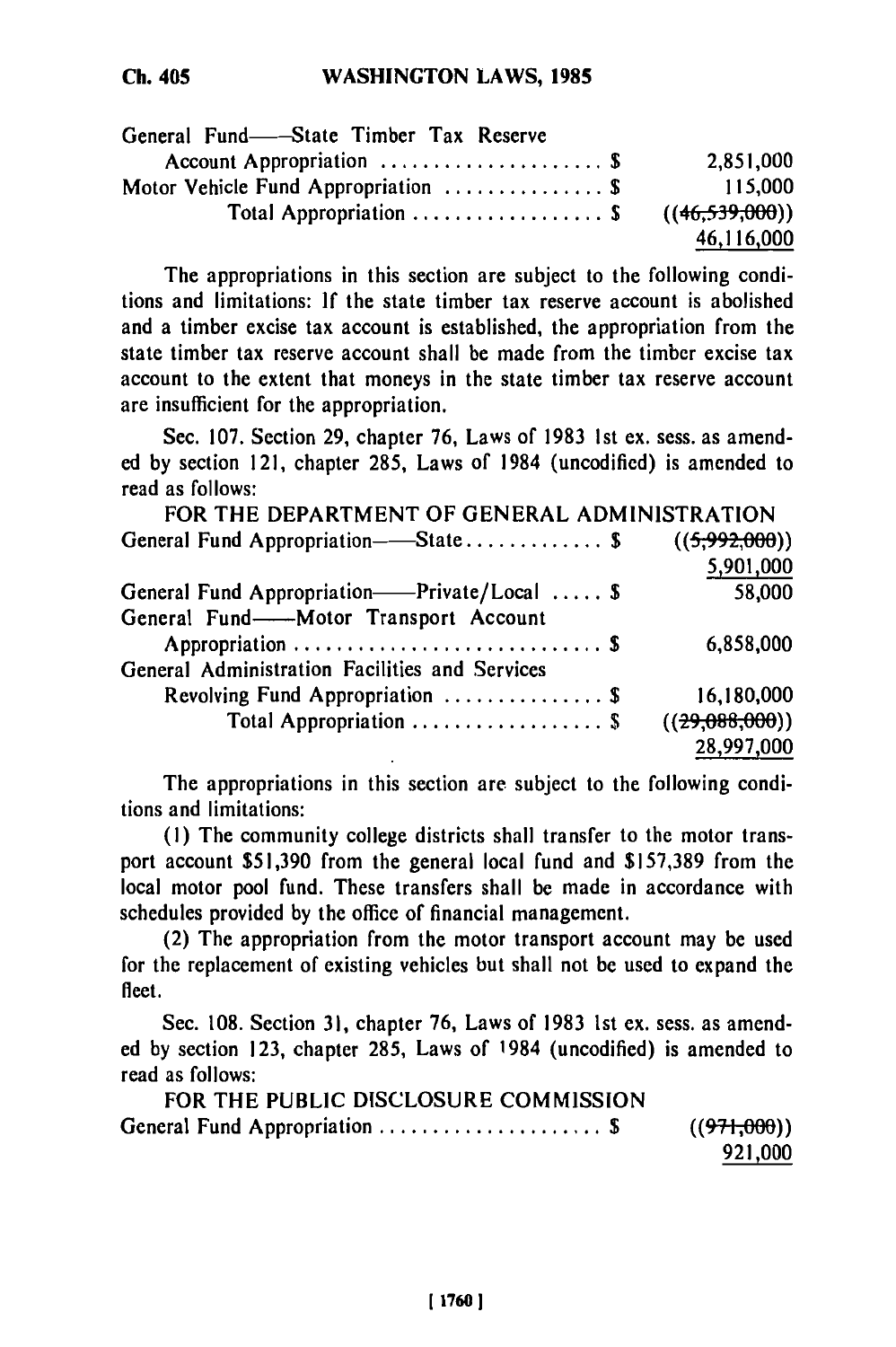# PART **I!** HUMAN SERVICES

| Sec. 201. Section 201, chapter 14, Laws of 1985 (uncodified) is<br>amended to read as follows: |                 |
|------------------------------------------------------------------------------------------------|-----------------|
| FOR THE DEPARTMENT OF CORRECTIONS                                                              |                 |
| General Fund Appropriation——State \$                                                           | ((277,601,000)) |
|                                                                                                | 277,572,000     |
| General Fund—Institutional Impact Account                                                      |                 |
|                                                                                                | 865,000         |
| General Fund Appropriation——Federal \$                                                         | 700,000         |
| General Fund——Charitable, Educational Pe-                                                      |                 |
| nal and Reformatory Institutions Account                                                       |                 |
|                                                                                                | 1,053,000       |
| Total Appropriation  \$                                                                        | ((280,219,000)) |
|                                                                                                | 280,190,000     |

The appropriations in this section are subject to the following conditions and limitations:

**(I) \$2,153,000** from the general fund appropriation is provided solely for the treatment alternatives to street crime programs in King, Pierce, Snohomish, Spokane, Clark, and Yakima counties.

(2) **\$1,053,000** from the general fund charitable, educational penal and reformatory institutions account appropriation is provided solely for an environmental impact statement and design work for the McNeil Island ferry slip.

**(3)** It is the intent of the legislature that the appropriations in this section **be** spent as provided in this subsection. The department may spend money appropriated in this section in a manner other than as provided in this subsection only after notifying the ways and means committees of the senate and house of representatives of the planned deviation from this subsection. The amounts appropriated **by** this section and specified in this subsection represent the total spending authority for the department for the **1983-85** biennium and reflect the amounts previously appropriated to the department **by** the section repealed **by** section 202 of this act.

| <b>GENERAL FUND——</b> |              |
|-----------------------|--------------|
| <b>STATE</b>          | <b>TOTAL</b> |

| <b>COMMUNITY SERVICES</b>                     |            |            |
|-----------------------------------------------|------------|------------|
| <b>Treatment Alternatives to Street Crime</b> | 2,153,000  | 2,153,000  |
| <b>Community Diversion</b>                    | 236,000    | 236,000    |
| Crime Victims and Witness Notification        | 175,000    | 175,000    |
| Probation and Parole                          | 25,216,000 | 25,216,000 |
| Intensive Parole                              | 3,985,000  | 3,985,000  |
| Work Release Facilities                       | 20,612,000 | 20,612,000 |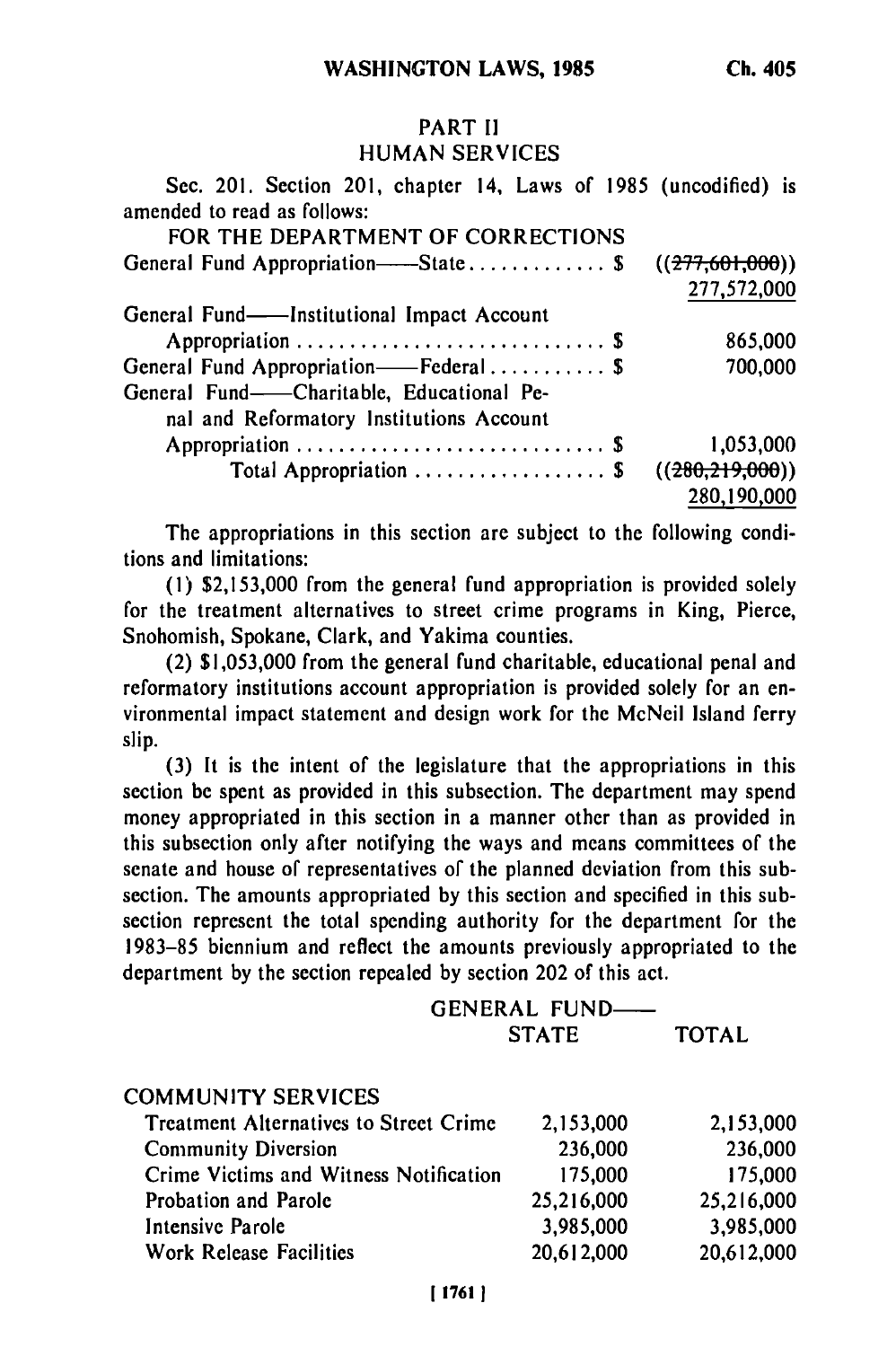**WASHINGTON** LAWS, **1985**

|                                                                                                 |          | <b>GENERAL FUND-</b> |                                     |
|-------------------------------------------------------------------------------------------------|----------|----------------------|-------------------------------------|
|                                                                                                 |          | <b>STATE</b>         | <b>TOTAL</b>                        |
| <b>State Directors Office</b>                                                                   |          | 873,000              | 873,000                             |
|                                                                                                 | Subtotal | 53,250,000           | 53,250,000                          |
| <b>INSTITUTIONAL SERVICES</b>                                                                   |          |                      |                                     |
| <b>Correctional Facilities Operations</b>                                                       |          | ((205,571,000))      | ((206, 271, 000))                   |
|                                                                                                 |          | 205,542,000          | 206,242,000                         |
| McNeil Island Ferry Slip                                                                        |          |                      | 1,053,000                           |
|                                                                                                 | Subtotal | ((205,571,000))      | ((207,324,000))                     |
|                                                                                                 |          | 205,542,000          | 207,295,000                         |
| <b>ADMINISTRATION</b>                                                                           |          |                      |                                     |
| Headquarters                                                                                    |          | 13,850,000           | 13,850,000                          |
| One Time Institutional Impact Claims                                                            |          |                      | 865,000                             |
|                                                                                                 | Subtotal | 13,850,000           | 14,715,000                          |
| <b>INSTITUTIONAL INDUSTRIES</b>                                                                 |          |                      |                                     |
| <b>State Subsidy</b>                                                                            |          | 4,930,000            | 4,930,000                           |
|                                                                                                 | Subtotal | 4,930,000            | 4,930,000                           |
|                                                                                                 | Total    |                      | $$(277,601,000))$ $$(280,219,000))$ |
|                                                                                                 |          | 277,572,000          | 280,190,000                         |
| *Sec. 202. Section 203, chapter 14, Laws of 1985 (uncodified) is<br>amended to read as follows: |          |                      |                                     |
| <b>THE</b><br><b>FOR</b>                                                                        |          | DEPARTMENT OF SOCIAL | AND<br><b>HEALTH</b>                |
| <b>SERVICES</b>                                                                                 |          |                      |                                     |
| General Fund Appropriation-State \$                                                             |          |                      | 1,731,230,000                       |
| General Fund Appropriation--Federal \$                                                          |          |                      | ((1,250,585,000))                   |
|                                                                                                 |          |                      | 1,273,453,000                       |
| General Fund Appropriation----Local  \$                                                         |          |                      | ((5,394,000))<br>5,685,000          |
| General Fund Appropriation--State and Lo-                                                       |          |                      |                                     |
| cal Improvements Revolving Account-                                                             |          |                      |                                     |
| Water supply facilities: Appropriated pur-                                                      |          |                      |                                     |
| suant to chapter 128, Laws of 1972 ex.                                                          |          |                      |                                     |
| sess. (Referendum 27); chapter 258, Laws                                                        |          |                      |                                     |
| of 1979 ex. sess. (chapter 43.99D RCW);<br>and chapter 234, Laws of 1979 ex. sess.              |          |                      |                                     |
| (Referendum 38)  \$                                                                             |          |                      | 20,000,000                          |
| General Fund Appropriation-State and Lo-                                                        |          |                      |                                     |
| cal Improvements Revolving Account-                                                             |          |                      |                                     |

 $\mathbf{L}$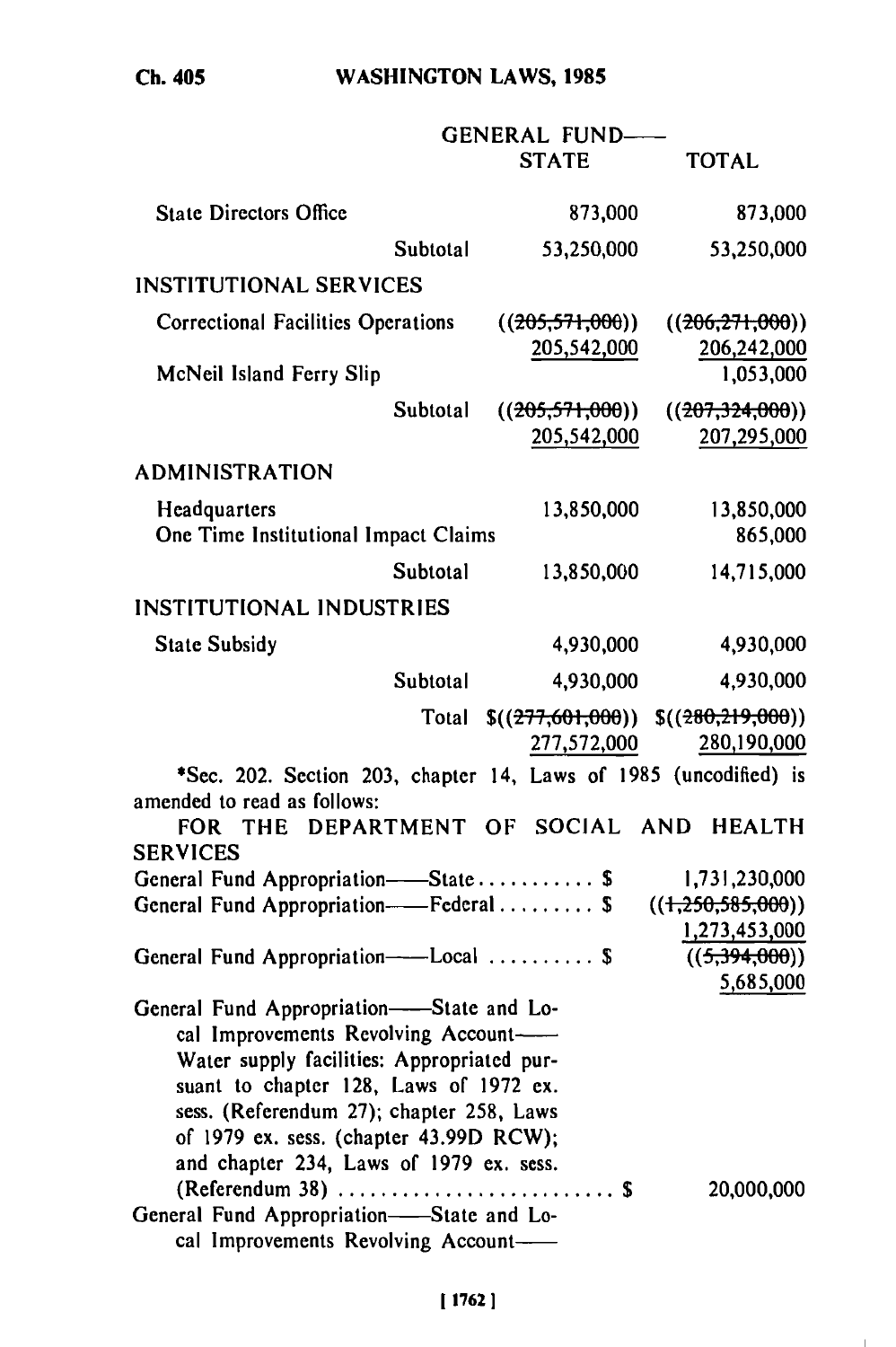| Water supply facilities: Appropriated pur-<br>suant to chapter 128, Laws of 1972 ex.<br>sess. (Referendum 27); chapter 258, Laws<br>of 1979 ex. sess. (chapter 43.99D RCW);<br>and chapter 234, Laws of 1979 ex. sess. |                                    |
|------------------------------------------------------------------------------------------------------------------------------------------------------------------------------------------------------------------------|------------------------------------|
| (Referendum 38)——Reappropriation \$<br>General Fund—Institutional Impact Account                                                                                                                                       | 21,826,000                         |
|                                                                                                                                                                                                                        | 75.000                             |
| Total Appropriation  \$                                                                                                                                                                                                | ((3.029.110.000))<br>3,052,269,000 |

The appropriations in this section are subject to the following conditions and limitations:

**(1) Up** to \$992,000 of the juvenile rehabilitation institutional services funds may be expended to erect fences at Green Hill and Maple Lane schools.

*(2) The department shalt no later than June 1, 1985; adopt by rule medical criteria for general assistance eligibility to ensure that eligibility determinations are consistent with statutory requirements and are based on clear, objective medical information.*

(a) The process implementing such medical criteria shall involve consideration of opinions of the treating or consulting physicians or health care professionals regarding incapacity, and any eligibility decision which rejects uncontradicted medical opinion must set forth clear and convincing reasons for doing so.

**(b)** Recipients of general assistance who remain otherwise eligible shall not have their bcnefits terminated absent a clear showing of material improvement in their medical or mental condition or specific error in the prior determination that found the recipient eligible **by** reason of incapacitation.

**(3)** The department of social and health services shall continue the program of aid to families with dependent children for two-parent families through June **30,** 1985.

(4) It is the continuing intention of the legislature that payment levels in the aid to families with dependent children, general assistance, and refugee assistance programs contain an energy allowance to offset the high and rising costs **of** energy, and that such allowance be excluded from consideration as income for the purpose of determining eligibility and benefit levels of the food stamp program to the maximum extent such exclusion is authorized under federal law and RCW 74.08.046. To this end, up to \$65,000,000 is so designated for exemptions of the following amounts: Family size: **1** 2 **3** 4 5 6 **7** 8 or more

| Family size: |  |      |    |    |     | or. | more |
|--------------|--|------|----|----|-----|-----|------|
| Exemption:   |  | - 39 | 44 | 50 | -59 |     |      |

 $(5)$  \$289,000, of which \$261,000 is from the general fund- $-$ -state appropriation, is provided solely to increase the safety and quality of care of children in level 2 and level **3** children's group homes.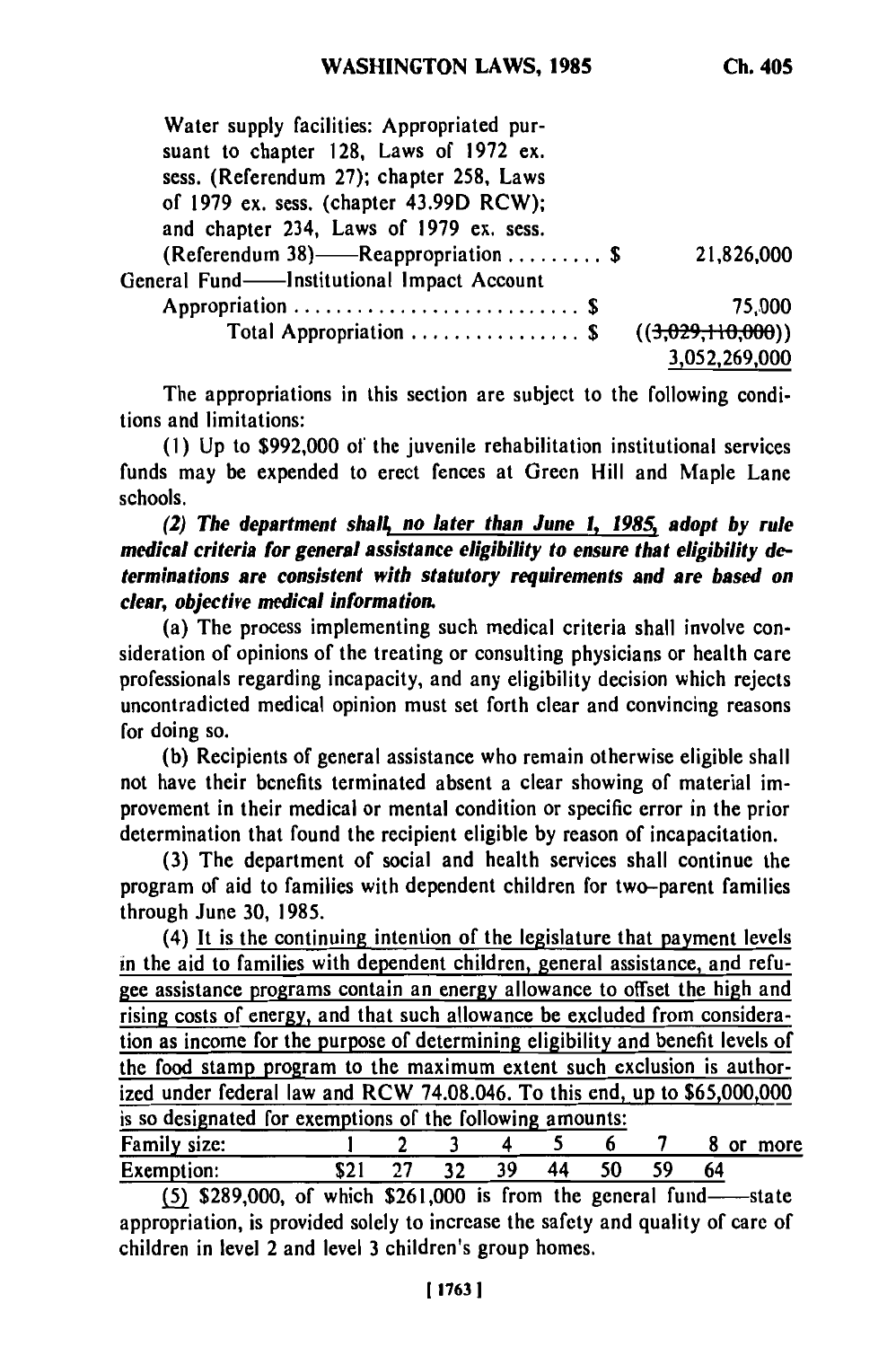$((\frac{1}{2})$ ) (6) It is the intent of the legislature that the appropriations in this section be spent as provided in this subsection. The department may spend money appropriated in this section in a manner other than as provid**ed** in this subsection only after notifying the ways and means committees **of** the senate and house **of** representatives of the planned deviation from this subsection. The amounts appropriated **by** this section and specified in this subsection represent the total spending authority for the department for the **1983-85** biennium and reflect the amounts previously appropriated to the department **by** the sections repealed **by** section 204 of this act.

|                                |          | <b>GENERAL FUND-</b> |                   |
|--------------------------------|----------|----------------------|-------------------|
|                                |          | <b>STATE</b>         | <b>TOTAL</b>      |
| <b>JUVENILE REHABILITATION</b> |          |                      |                   |
| <b>Community Services</b>      |          | ((25,210,000))       | ((25,264,000))    |
|                                |          | 24,310,000           | 24,364,000        |
| <b>Institutional Services</b>  |          | 39,871,000           | 40,659,000        |
| Program Support                |          | 2,395,000            | 2,395,000         |
|                                | Subtotal | ((67, 476, 000))     | ((68,318,000))    |
|                                |          | 66,576,000           | 67,418,000        |
| <b>MENTAL HEALTH</b>           |          |                      |                   |
| <b>Community Services</b>      |          | ((82,670,000))       | ((114,317,000))   |
|                                |          | 82,070,000           | 113,717,000       |
| <b>Institutional Services</b>  |          | 107,981,000          | $((+12,311,000))$ |
|                                |          |                      | 112,961,000       |
| Program Support                |          | ((2,845,000))        | ((3,443,000))     |
|                                |          | 2,745,000            | 3,343,000         |
| <b>Special Projects</b>        |          |                      | 38,000            |
|                                | Subtotal | ((193, 496, 000))    | ((230,109,000))   |
|                                |          | 192,796,000          | 230,059,000       |
| DEVELOPMENTAL DISABILITIES     |          |                      |                   |
| <b>Community Services</b>      |          | ((51,318,000))       | ((96,862,000))    |
|                                |          | 51,786,000           | 98,120,000        |
| <b>Institutional Services</b>  |          | ((93, 871, 000))     | ((161,780,000))   |
|                                |          | 91,571,000           | 161,880,000       |
| Program Support                |          | 3,857,000            | ((4,441,000))     |
|                                |          |                      | 4,596,000         |
| <b>Special Projects</b>        |          | 315,000              | 1,506,000         |
|                                | Subtotal | ((149,361,000))      | ((264, 589, 000)) |
|                                |          | 147,529,000          | 266,102,000       |

# **LONG TERM** CARE **SERVICES**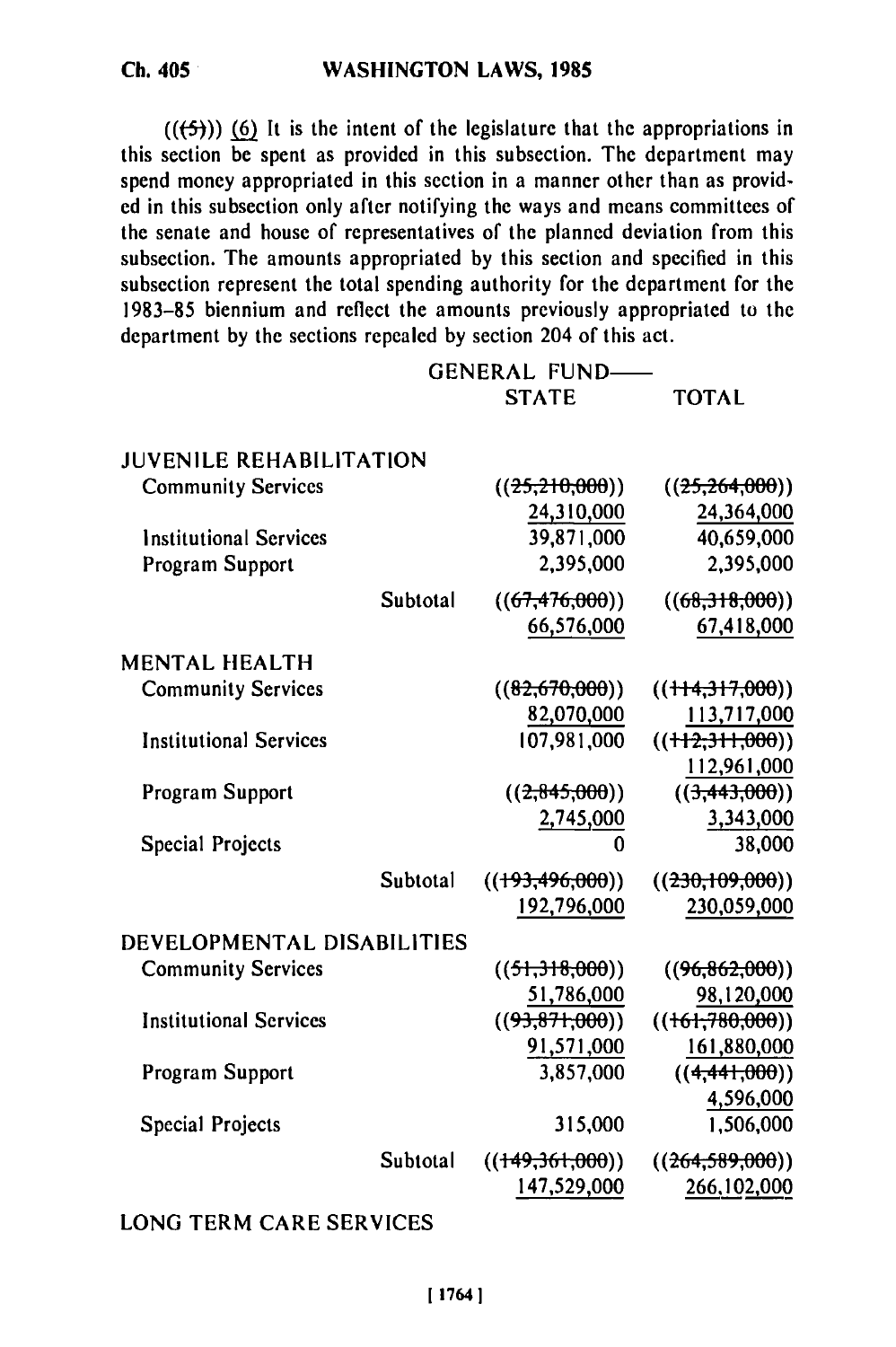# **WASHINGTON LAWS, 1985**

**Ch. 405**

|                                          | <b>GENERAL FUND</b> |                   |
|------------------------------------------|---------------------|-------------------|
|                                          | <b>STATE</b>        | <b>TOTAL</b>      |
| <b>Nursing Homes</b>                     | ((162, 484, 000))   | ((322,831,000))   |
|                                          | 161,684,000         | 323,831,000       |
| Senior Citizens Services Act             | 14,112,000          | 14,112,000        |
| <b>Chore Services</b>                    | ((18,977,000))      | ((46,695,000))    |
|                                          | 21,357,000          | 48,575,000        |
| <b>Community Options Program</b>         | ((5,000,000))       | ((10,000,000))    |
|                                          | 4,700,000           | 9,400,000         |
| <b>Older Americans Act</b>               | 0                   | ((?0, 303, 000))  |
|                                          |                     | 22,305,000        |
| Adult Day Health                         | 322,000             | 633,000           |
| <b>Nursing Home Discharge</b>            | 31,000              | 31,000            |
| Congregate Care                          | ((7,054,000))       | ((7,054,000))     |
|                                          | 6,754,000           | 6,754,000         |
| <b>Adult Family Homes</b>                | 2,663,000           | 2,663,000         |
| Administration                           | ((5,930,000))       | ((10,714,000))    |
|                                          | 5,730,000           | 10,514,000        |
| Subtotal                                 | ((216,573,000))     | ((435,036,000))   |
|                                          | 217,353,000         | 438,818,000       |
|                                          |                     |                   |
| <b>INCOME ASSISTANCE</b>                 |                     |                   |
| Refugee Assistance                       | 0                   | ((18,133,000))    |
|                                          |                     | 12,033,000        |
| Aid to Families with Dependent           |                     |                   |
| Children-Regular                         | ((235, 435, 000))   | ((494, 292, 000)) |
|                                          | 238,372,000         | 503,301,000       |
| Aid to Families with Dependent           |                     |                   |
| Children-Employable                      | ((23,199,000))      | ((46,398,000))    |
|                                          | 22,744,000          | 46,104,000        |
| Supplemental Security                    |                     |                   |
| Income Payments                          | ((39,721,000))      | ((39,721,000))    |
|                                          | 39,313,000          | 39,701,000        |
| General Assistance-Unemployable          | ((65, 227, 000))    | ((65,683,000))    |
|                                          | 65,575,000          | 66,017,000        |
| General Assistance-Pregnant Women        | ((3,425,000))       | ((3,425,000))     |
|                                          | 3,403,000           | 3,403,000         |
| <b>Consolidated Emergency Assistance</b> | ((4, 424, 000))     | ((8,848,000))     |
|                                          | 3,883,000           | 7,800,000         |
| <b>Burial Assistance</b>                 | ((2,768,000))       | ((2,768,000))     |
|                                          | 3,009,000           | 3,009,000         |
| <b>Employment and Training Services</b>  | 990,000             | 1,871,000         |
| Work Incentive Program                   | 279,000             | 2,788,000         |
|                                          |                     |                   |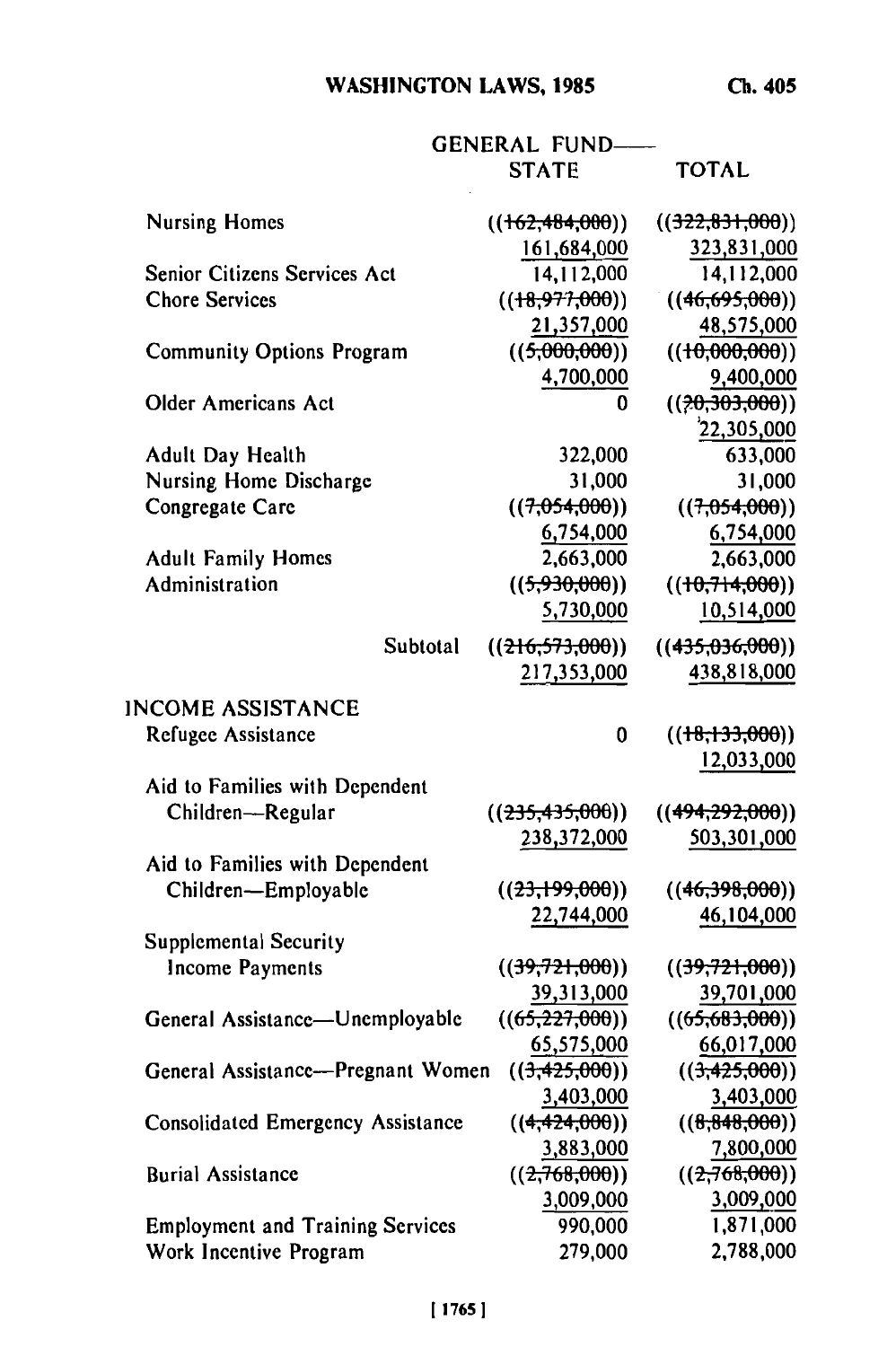**Ch. 405**

 $\bar{z}$ 

# **WASHINGTON LAWS, 1985**

**GENERAL** FUND **STATE** TOTAL

| Subtotal                              | ((375,468,000))<br>377,568,000 | ((683,927,000))<br>686,027,000 |
|---------------------------------------|--------------------------------|--------------------------------|
| <b>COMMUNITY SOCIAL SERVICES</b>      |                                |                                |
|                                       |                                |                                |
| Domestic Violence Program             | 1,128,000                      | 1,128,000                      |
| <b>Foster Care Payments</b>           | 35,557,000                     | 40,917,000                     |
| <b>Child Care Payments</b>            | 11,047,000                     | 13,805,000                     |
| <b>Adoption Support Services</b>      | 4,309,000                      | 5,388,000                      |
| <b>Family Reconciliation Services</b> | 1,925,000                      | 2,970,000                      |
| <b>Interim Care</b>                   | 8,553,000                      | 9,749,000                      |
| <b>Alcoholism Grants</b>              | 11,299,000                     | ((14, 927, 000))               |
|                                       |                                | 16,818,000                     |
| Detoxification                        | 5,749,000                      | 6,268,000                      |
| <b>Substance Abuse Grants</b>         | 3,892,000                      | 9,072,000                      |
| Congregate Care                       | 8,554,000                      | 8,554,000                      |
| <b>Refugee Services</b>               | 0                              | ((3,800,000))                  |
|                                       |                                | 9,000,000                      |
| Subtotal                              | 92,013,000                     | (( <del>116,578,000</del> ))   |
|                                       |                                | 123,669,000                    |
| MEDICAL ASSISTANCE                    | ((384,991,000))                | ((643,017,000))                |
|                                       | 385,843,000                    | 648,017,000                    |
| <b>PUBLIC HEALTH</b>                  | ((38,588,000))                 | $((+39, +91, 000))$            |
|                                       | 38,488,000                     | 143,334,000                    |
| <b>VOCATIONAL REHABILITATION</b>      | 11,228,000                     | 39,630,000                     |
| <b>ADMINISTRATION &amp; SUPPORT</b>   | ((55,318,000))                 | ((93,153,000))                 |
|                                       | 55,118,000                     | 93,013,000                     |
| <b>COMMUNITY SERVICES ADMIN.</b>      | 135, 117,000                   | ((278, 867, 000))              |
|                                       |                                | 279,487,000                    |
| <b>REVENUE COLLECTIONS</b>            | 11,601,000                     | 36,695,000                     |
|                                       | Total \$1,731,230,000          | \$(3,029,110,000))             |

3,052,269,000

 $\overline{1}$ 

**\*Sec. 202 was partially vetoed, see message at end of chapter.**

Sec. **203.** Section **66,** chapter **76,** Laws of **1983 Ist** ex. sess. as amended by section 215, chapter 285, Laws of 1984 (uncodified) is amended to read as follows:

| FOR THE DEPARTMENT OF VETERANS AFFAIRS               |            |
|------------------------------------------------------|------------|
| General Fund Appropriation——State\$ $((15,902,000))$ |            |
|                                                      | 15,441,000 |
| General Fund Appropriation——Federal \$               | 2,237,000  |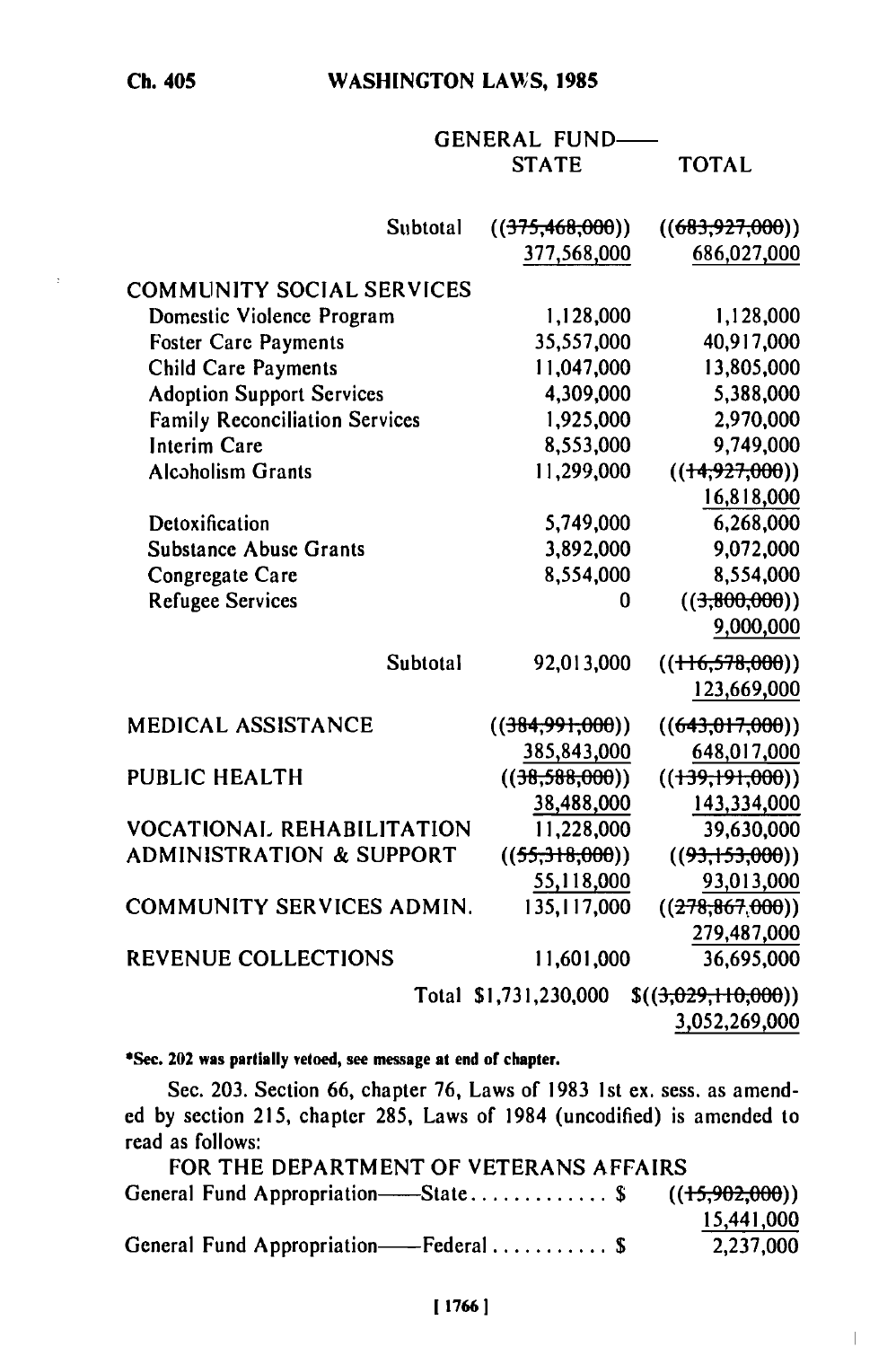| General Fund Appropriation——Local $\$   | 3,336,000  |
|-----------------------------------------|------------|
| Total Appropriation \$ $((21,475,000))$ |            |
|                                         | 21,014,000 |

The appropriations in this section are subject to the following conditions and limitations: Not more than \$400,000 of the general fund-state appropriation is provided solely for assistance to veterans of the Viet Nam conflict, including counseling on delayed stress syndrome, employment training and placement, discharge review, advocacy and representation, education, and other services appropriate to assist such veterans in overcoming employment barriers and readjusting to civilian life.

Sec. 204. Section **72,** chapter **76,** Laws of **1983 Ist** ex. sess. as amended **by** section 220, chapter **285,** Laws of 1984 (uncodified) is amended to read as follows:

FOR THE BOARD OF PRISON TERMS **AND** PAROLES General Fund Appropriation ........................\$  $((2,966,000))$ **2,813,000**

Sec. **205.** Section **73,** chapter **76,** Laws of 1983 **Ist** ex. sess. as amended **by** section 221, chapter **285,** Laws of 1984 (uncodified) is amended to read as follows:

| FOR THE HOSPITAL COMMISSION           |                          |
|---------------------------------------|--------------------------|
| General Fund Appropriation—State \$   | ((356,000))              |
|                                       | 349,000                  |
| General Fund--Hospital Commission Ac- |                          |
|                                       | 1.086.000                |
| Total Appropriation  \$               | $((+\frac{442,000}{5}))$ |
|                                       | 1,435,000                |

The appropriations in this section are subject to the following conditions and limitations:

**(I)** The commission is directed to perform aggressive rate review of individual hospital services to ensure control of rising hospital costs and efficient and economic delivery of hospital health care services.

(2) Not later than December **I,** 1984, the commission shall report to the legislature on current and anticipated hospital cost inflation. The report shall include an analysis of the components of hospital operating costs and changes in those costs, together with reasons for each major change. Special attention shall be given to cost components which increase at a rate greater than inflation in the general economy of the state.

Sec. **206.** Section 74, chapter **76,** Laws of **1983 Ist** ex. sess. as amend**ed by** section 222, chapter **285,** Laws of 1984 (uncodified) is amended to read as follows:

FOR THE EMPLOYMENT SECURITY DEPARTMENT General Fund Appropriation---State ...............\$ ((2,650,000)) **2,593,000**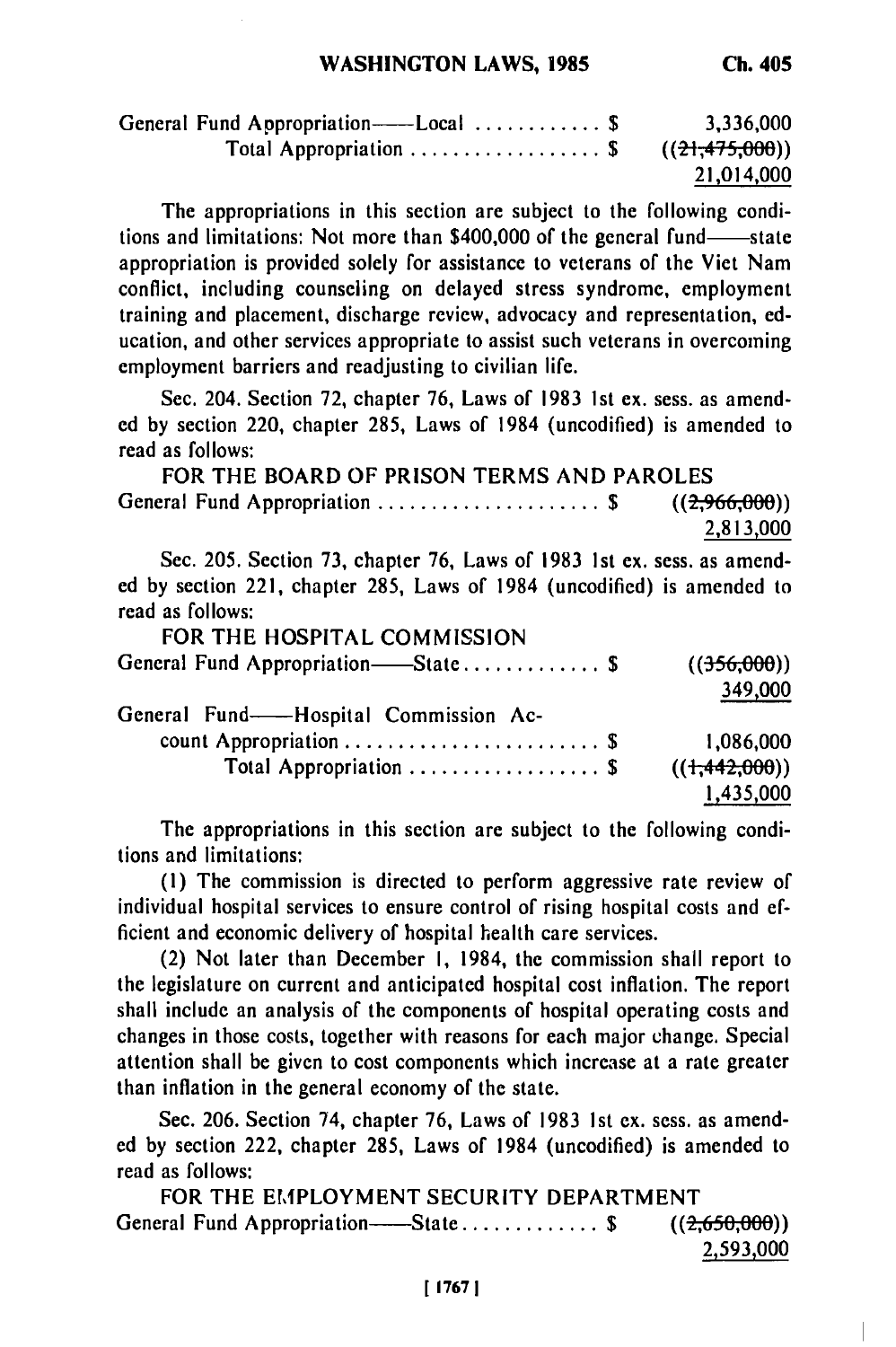| General Fund Appropriation----Federal\$  | 133,049,000       |
|------------------------------------------|-------------------|
| General Fund Appropriation---Local  \$   | 17,159,000        |
| Administrative Contingency Fund          |                   |
| Appropriation----Federal  \$             | 6,638,000         |
| Unemployment Compensation Administration |                   |
| Fund Appropriation  \$                   | 92,543,000        |
| Total Appropriation  \$                  | ((252, 039, 000)) |
|                                          | 251,982,000       |

The appropriations in this section are subject to the following conditions and limitations:

**(1) \$786,000** is provided solely for the ex-offender work orientation program to serve a minimum of 1,094 ex-offenders in the community, and provide work orientation to a minimum of **500** offenders pending release. Services to offenders in addition to those provided under the appropriations in this section may be provided upon reimbursement **by** the department of corrections at the rate of **\$605** per participant.

(2) **\$313,000** is provided solely for the career awareness program to provide services to **371** ex-offenders. Services may be provided to additional ex-offenders upon reimbursement **by** the department of corrections at the rate of \$844 per participant.

**(3)** The employment security department, through the youth employment exchange or other programs, shall provide for the recruitment of corps members and the receipt of federal funds for the conservation corps established under Engrossed Second Substitute Senate Bill No. 3624.

(4) \$600,000 from the general fund—state appropriation shall be used solely for contracting with other agencies for carrying out the purposes of chapter 40, Laws of **1983 1st ex.** sess.: PROVIDED, That for that enrollment period which begins after March **1,** 1984, the average cost per enrollee shall not be greater than **\$8,300,** inclusive of wages and administration, equipment, transportation, and residence costs: PROVIDED FURTHER, That, if this amount is exceeded, the remaining funds of the amount specified in this subsection shall revert to the general fund.

**(5)** In administering the work incentive program under chapter 74.23 RCW, the department shall emphasize efforts to prepare registrants for long-term unsubsidized employment and economic independence. To the maximum extent permissible under federal law, and to the maximum extent to which exceptions to limitations on training duration may be obtained from the federal government, the department shall permit registrants to enter or continue in training programs that are aimed at preparing them for long-term unsubsidized employment and economic independence.

Sec. **207.** Section **76,** chapter **76,** Laws of **1983 Ist** ex. sess. as amended **by** section 224, chapter **285,** Laws of 1984 (uncodified) is amended to read as follows: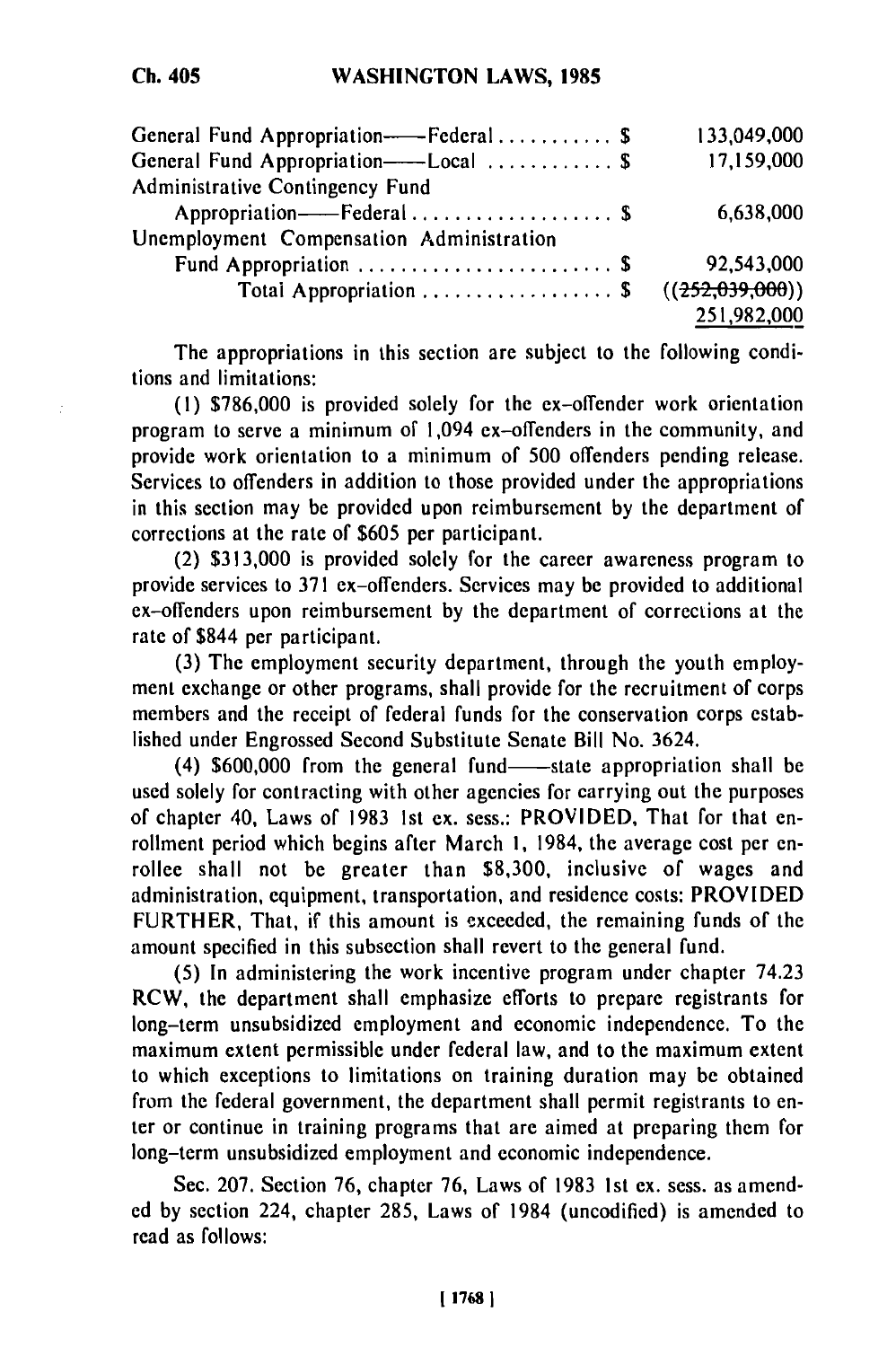| FOR THE CORRECTIONS STANDARDS BOARD      |             |
|------------------------------------------|-------------|
| General Fund Appropriation——State\$      | ((770,000)) |
|                                          | 754,000     |
| General Fund--Local Jail Improvement and |             |
| Construction Account Appropriation  \$   | 113,124,000 |
| Total Appropriation \$ $((113,894,000))$ |             |
|                                          | 113,878,000 |

The appropriations in this section are subject to the following conditions and limitations: \$200,000 of the general fund-state appropriation is provided solely for a one-time grant to the King County department of public safety for a text management system to be used by the Green River task force homicide investigation. The text management system shall be made available for use by law enforcement agencies of the state through interagency agreements.

### PART **II**

## NATURAL RESOURCES

Sec. 301. Section 83, chapter 76, Laws of 1983 Ist ex. sess. as amended by section 304, chapter 285, Laws of 1984 (uncodified) is amended to read as follows:

| FOR THE STATE PARKS AND RECREATION COMMISSION |                |
|-----------------------------------------------|----------------|
| General Fund Appropriation——State\$           | ((28.826.000)) |
|                                               | 28,704,000     |
| General Fund Appropriation——Private/Local  \$ | 566,000        |
| General Fund--Trust Land Purchase Ac-         |                |
|                                               | 7,694,000      |
| General Fund----Winter Recreation Parking     |                |
| Account Appropriation  \$                     | 156,000        |
| General Fund—Snowmobile Account Appro-        |                |
|                                               | 681,000        |
| General Fund——Outdoor Recreation Account      |                |
|                                               | 152,000        |
| Motor Vehicle Fund Appropriation  \$          | 800,000        |
| Total Appropriation  \$                       | ((38,875,000)) |
|                                               | 38,753,000     |

The appropriations in this section arc subject to the following conditions and limitations:

(I) The commission shall operate the state park system on a modified schedule that will allow for management closures that will facilitate maximum park maintenance efforts.

 $(2)$  \$600,000 of the general fund-state appropriation shall be used solely for carrying out the purposes of chapter 40, Laws of 1983 1st ex. sess.: PROVIDED, That for that enrollment period which begins after March 1, 1984, the average cost per enrollee shall not be greater than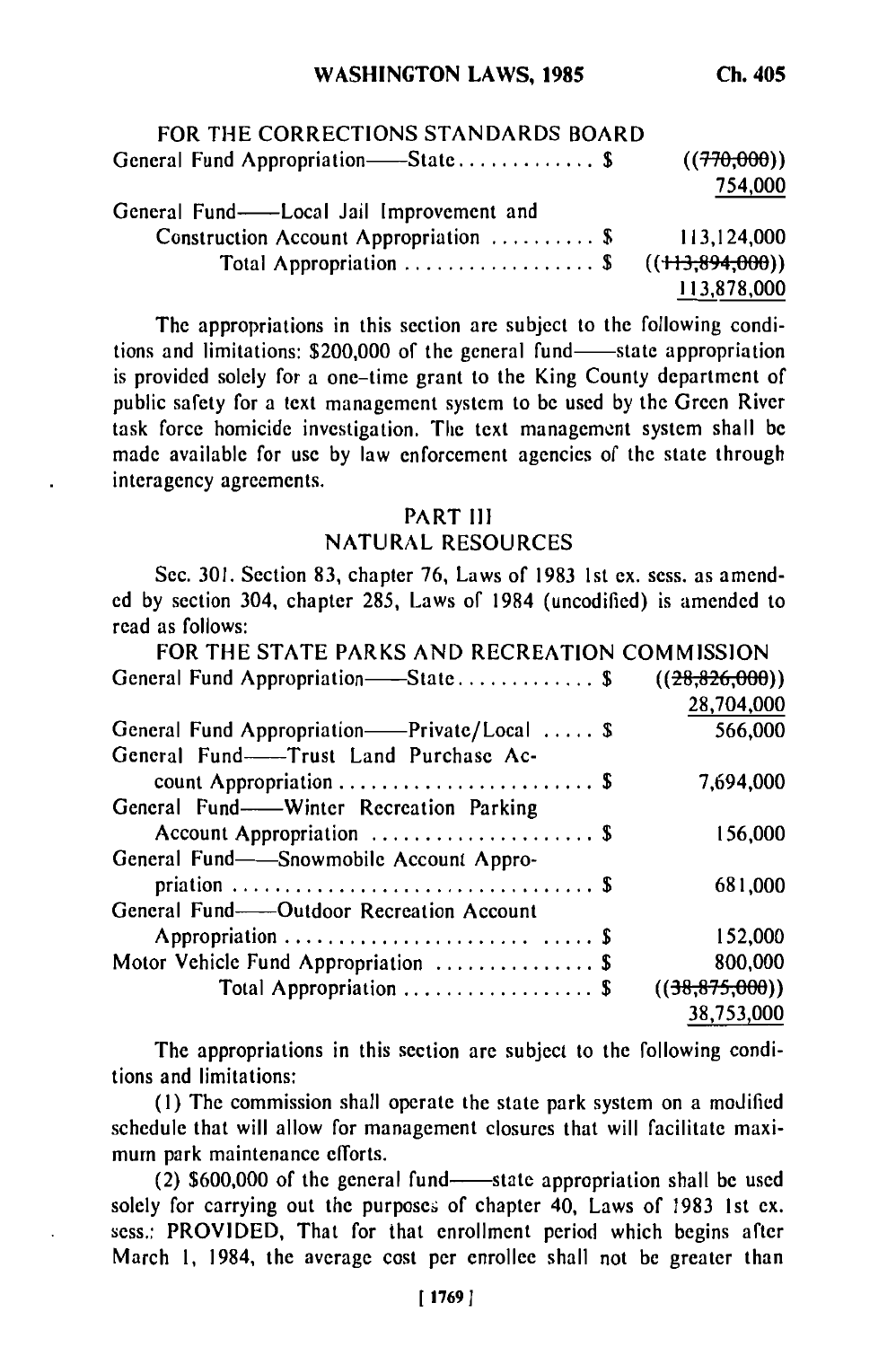**\$8,300,** inclusive of wages and administration, equipment, transportation, and residence costs: PROVIDED FURTHER, That, if this amount is **ex**ceeded, the remaining funds of the amount specified in this subsection shall revert to the general fund.

(3) \$962,000 of the general fund--state appropriation is provided solely for reimbursement to the tort claim revolving fund.

(4) **\$79,000** of the general fund- state appropriation is provided solely for the second year funding of the boating safety program.

Sec. **302.** Section **86,** chapter **76,** Laws of **1983 Ist ex.** sess. as amended **by** section **305,** chapter **285,** Laws of 1984 (uncodified) is amended to read as follows:

FOR THE DEPARTMENT OF COMMERCE **AND ECONOMIC DEVELOPMENT**

General Fund Appropriation ..........................\$ ((7,707,000)) 7,592,000

The appropriation in this section is subject to the following conditions and limitations:

**(1)** Not more than **\$2,287,000** may **be** expended for the tourism program in fiscal year **1985. \$750,000** of this amount is provided aolely for the establishment of a private-sector state matching program. State funds may only be released on a dollar-for-dollar matching basis with private industry. The department is responsible for the development and administration of the program.

(2) Not more than **\$573,000** may **be** expended for the administration program in fiscal year **1985.**

**(3) \$538,000** is provided solely for the foreign trade program in fiscal year **1985.**

(4) **\$1,031,000** is provided solely for the industrial development program in fiscal year **1985.**

**(5) \$150,000** is provided solely for the small business program in fiscal year **1985.**

**(6) All** personal service contracts for fiscal year **1985** that, in the aggregate, are over **\$10,000** shall be approved **by** the director of financial management and submitted to the chairmen of the house and senate ways and means committees prior to the approval.

**(7)** The department is authorized to transfer from the surplus of the state trade fair fund not more than **\$270,000** to be used within the foreign trade program for uses authorized under RCW **43.31.832.**

**(8)** \$40,000 is provided solely for a grant for the development of a project which seeks to stimulate public support for and understanding of this state's increasing international trade activity.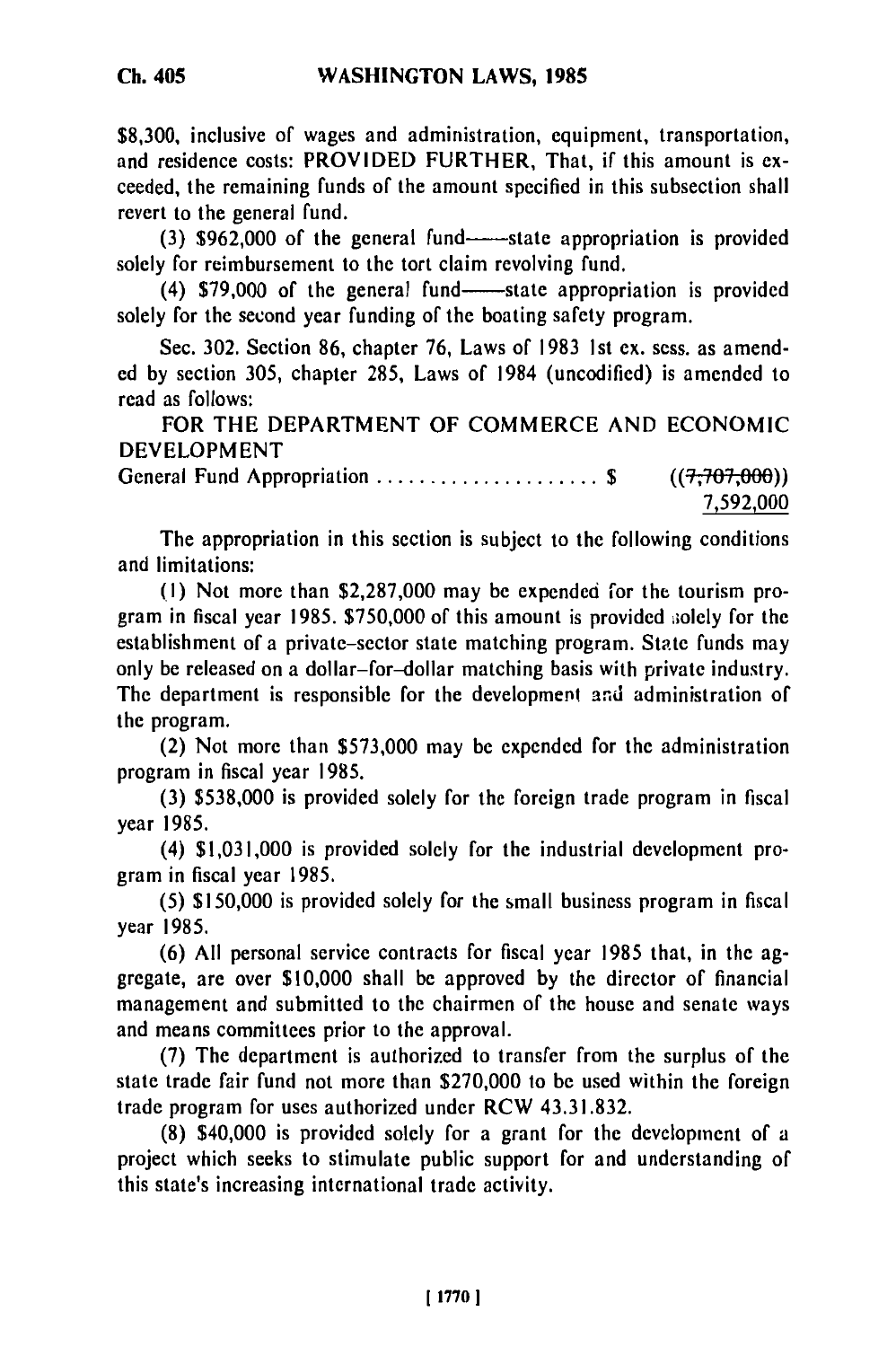**(9)** \$40,000 is provided solely for the department to contract with the department of ecology for provision of professional assistance to firms confronting federal, state, and local requirements related to the acquisition of necessary permits and environmental approvals.

(10) The 1984 amendments to this section are contingent on the enactment of Senate Bill No. **3238.**

Sec. **303.** Section **87,** chapter 76, Laws of **1983** 1st ex. sess. as amended **by** section 306, chapter 285, Laws of 1984 (uncodified) is amended to read as follows:

| FOR THE DEPARTMENT OF FISHERIES               |                |
|-----------------------------------------------|----------------|
| General Fund Appropriation——State \$          | ((38,635,000)) |
|                                               | 38,535,000     |
| General Fund Appropriation——Federal\$         | 6,580,000      |
| General Fund Appropriation——Private/Local  \$ | 2,083,000      |
| Total Appropriation  \$                       | ((47,298,000)) |
|                                               | 47,198,000     |

The appropriations in this section are subject to the following conditions and limitations:

**(1)** \$285,000 of the general fund appropriation, of which \$191,000 shall be from federal funds, or so much thereof as may be necessary, shall be expended for enhancement of the marine fish program.

 $(2)$  \$109,000 of the general fund--state appropriation shall be expended for the enhancement of the shellfish program.

(3)  $$495,000$  of the general fund--state appropriation shall be expended for additional salmon production.

(4) \$600,000 of the general fund—state appropriation shall be used solely for carrying out the purposes of chapter 40, Laws of 1983 Ist ex. sess.: PROVIDED, That for that enrollment period which begins after March **1,** 1984, the average cost per enrollee shall not be greater than \$8,300, inclusive of wages and administration, equipment, transportation, and residence costs: PROVIDED FURTHER, That, if this amount is exceeded, the remaining funds of the amount specified in this subsection shall revert to the general fund.

(5) \$140,000 of the general fund-state appropriation is provided solely for razor clam research.

(6) \$75,000 of the general fund-state appropriation is provided solely for a pilot enforcement project on Hood Canal. No more than two enforcement officers and all necessary support costs including equipment shall be dedicated to law enforcement on Hood Canal.

Sec. 304. Section 89, chapter 76, Laws of 1983 1st ex. sess. as last amended by section 301, chapter 14, Laws of 1985 (uncodified) is amended to read as follows:

FOR THE DEPARTMENT OF NATURAL RESOURCES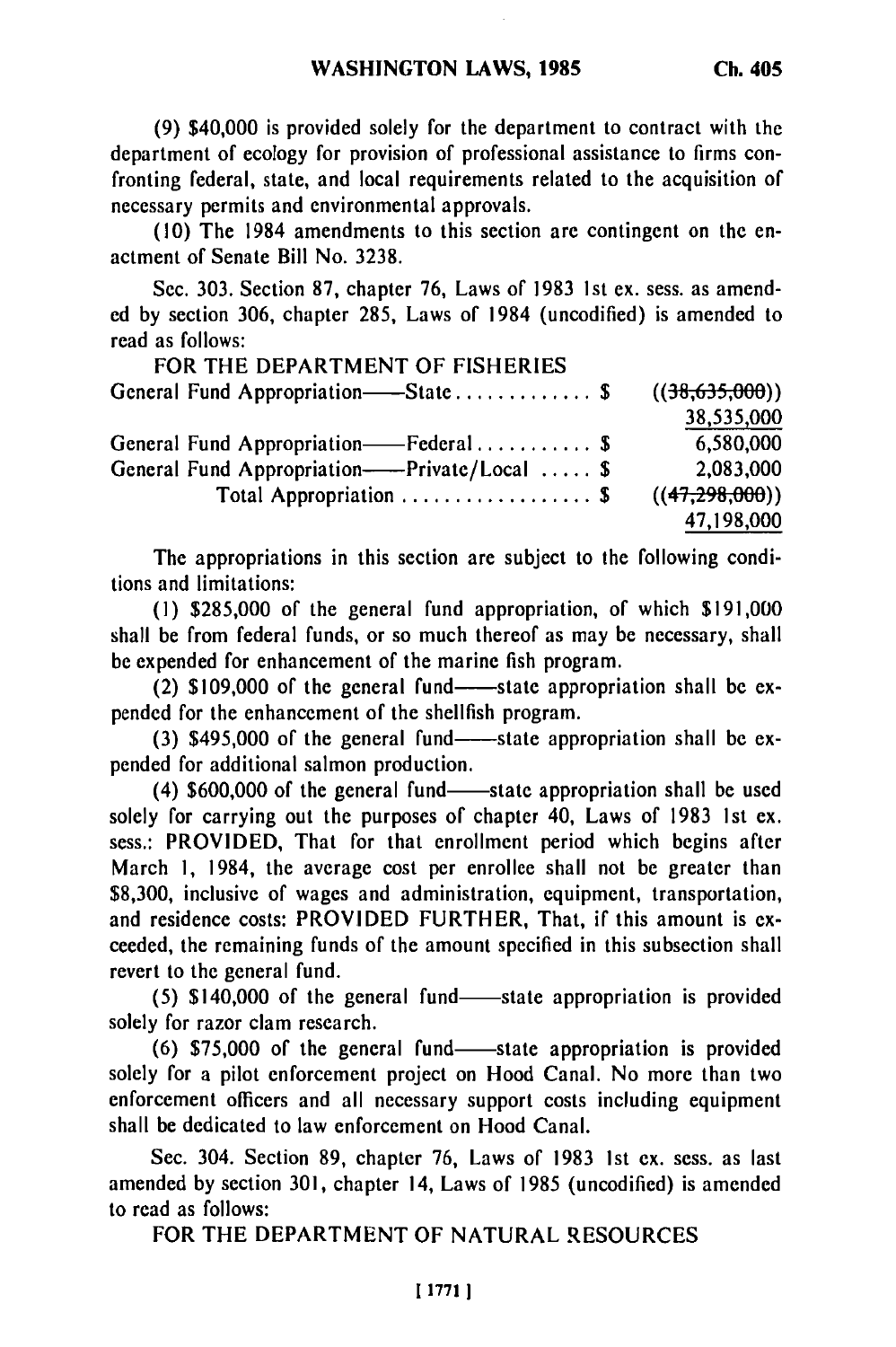## **Ch. 405**

| General Fund Appropriation-State \$      | ((27,395,000))    |
|------------------------------------------|-------------------|
|                                          | 26,933,000        |
| General Fund Appropriation——Federal\$    | 451,000           |
|                                          |                   |
| General Fund--ORV (Off-Road Vehicle)     |                   |
| Account Appropriation  \$                | 2,311,000         |
| General Fund—–Forest Development Account |                   |
|                                          | 10,373,000        |
| General Fund—Landowner Contingency       |                   |
| Forest Fire Suppression Account Appro-   |                   |
|                                          | 1,539,000         |
| General Fund-Survey and Maps Account     |                   |
|                                          | 671,000           |
| General Fund——Resource Management Cost   |                   |
| Account Appropriation  \$                | 60,692,000        |
| General Fund—Geothermal Account Appro-   |                   |
|                                          | 76,000            |
| Total Appropriation  \$                  | ((103, 508, 000)) |
|                                          | 103,046,000       |

The appropriations in this section are subject to the following conditions and limitations:

 $(1)$  \$1,100,000 of the general fund-state appropriation is provided solely to carry out the purposes of chapter 40, Laws of 1983 Ist ex. sess.: PROVIDED, That for that enrollment period which begins after March I, 1984, the average cost per enrollee shall not be greater than \$8,300, inclusive of wages and administration, equipment, transportation, and residence costs: PROVIDED FURTHER, That, if this amount is exceeded, the remaining funds of the amount specified in this subsection shall revert to the general fund.

Ò.

(2) \$50,000 of the general fund—state appropriation is provided solely to conduct a study of the continuous transfer of material and products across state lands.

(3)  $$475,000$  of the general fund--state appropriation shall be used solely for the department of natural resources to move from the public lands building and vacate the house office building.

 $(4)$  Not more than \$843,000 of the general fund-state appropriation shall be used to fund ten additional honor camp teams.

 $(5)$  \$196,000 of the general fund—state appropriation is provided solely for costs incurred by Skamania county in Skamania v. State, 102 Wn.2d 127 (1984).

(6) \$62,000 of the general fund-state appropriation is provided solely for costs incurred by the department in Skamania v. State, 102 Wn.2d 127 (1984).

**[1772** 1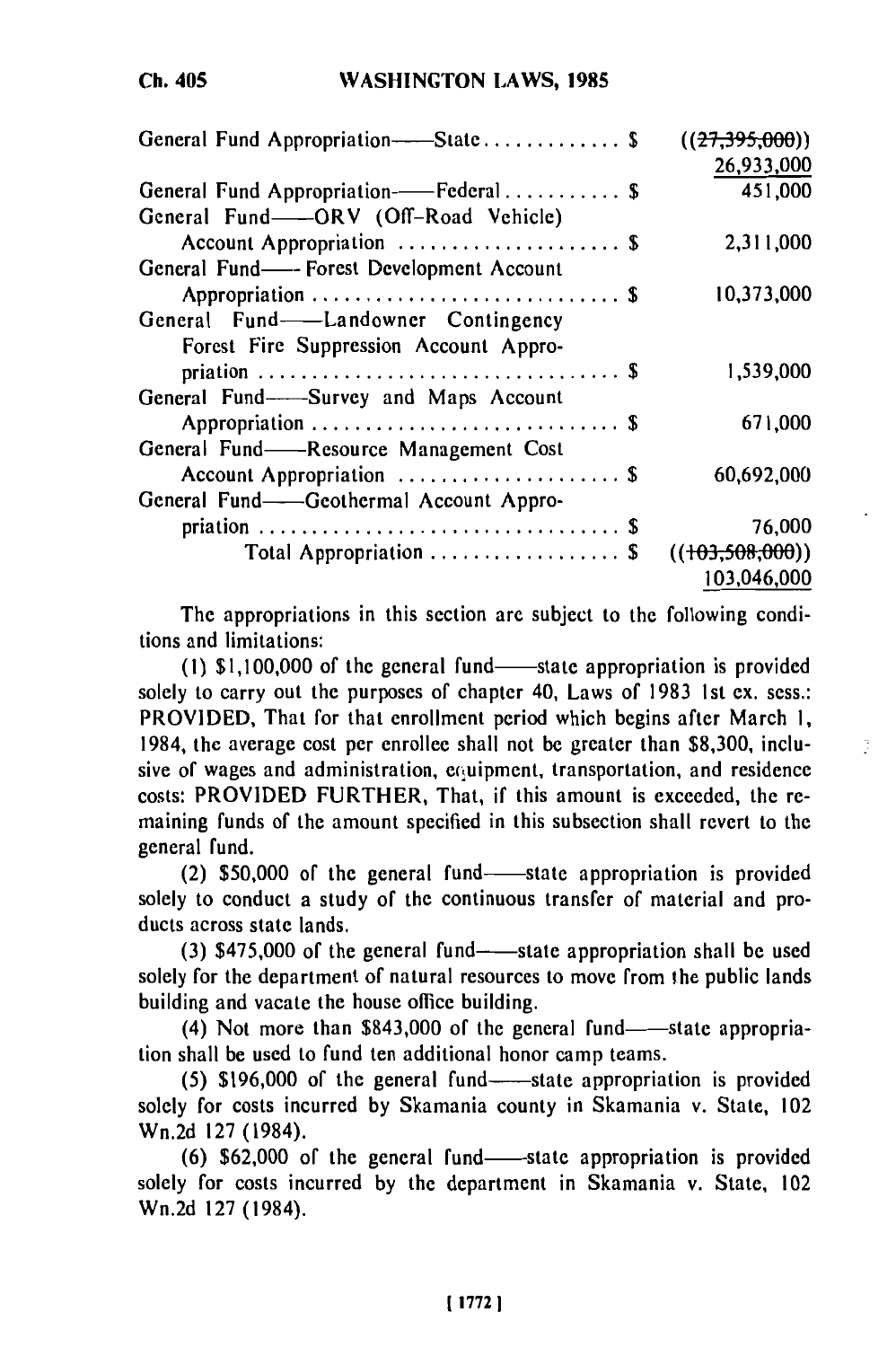**(7) \$50,000** of the resource management cost account appropriation is provided solely for a feasibility study of trust acquisition and leasing of winter recreation sites.

#### PART IV

#### EDUCATION

Sec. 401. Section 96, chapter 76, Laws of 1983 1st ex. sess. as amended by section 501, chapter 285, Laws of 1984 (uncodified) is amended to read as follows:

FOR THE SUPERINTENDENT OF PUBLIC INSTRUCTION (INCLUDING THE STATE BOARD FOR EDUCATION)

| General Fund Appropriation——State \$ $((15,989,000))$ |                  |
|-------------------------------------------------------|------------------|
|                                                       | 15,489,000       |
| General Fund Appropriation——Federal\$                 | 6,540,000        |
| General Fund--Traffic Safety Education Ac-            |                  |
| count Appropriation  \$                               | 460,000          |
| Total Appropriation  \$                               | ((22, 989, 000)) |
|                                                       | 22,489,000       |
|                                                       |                  |

The appropriations in this section are subject to the following conditions and limitations:

(I) Not more than \$460,000 may be expended for the state office administration of the traffic safety education program, including inservice training related to instruction in the risks of driving while under the influence of alcohol and other drugs.

(2) Not more than \$244,882 of the general fund-state appropriation shall be expended for a program to provide additional inservice training for math, science, and computer technology instructors.

 $(3)$  \$30,000 ( $(d$ ollars)) of the general fund- $-$ state appropriation is provided for additional meetings and travel by the state board of education.

(4) \$819,000 is provided solely for the implementation of House Bill No. 1246 during the 1984-85 school year. The funds shall be allocated as follows:

(a) A maximum of \$179,000 for Model Curriculum Development.

(b) A maximum of \$150,000 for a Life Skills Test Model.

(c) A maximum of \$300,000 for a Student Retention Pilot Project.

(d) A maximum of \$150,000 for 8th grade test development.

(e) A maximum of \$40,000 for an **I** Ith grade test sample.

 $((6)$ ) (5) \$20,000 is provided solely for an exemplary study to be conducted by at least the Rosalia, Tekoa, Oakesdale, Garfield and St. John school districts to examine means by which these and other small school districts may utilize cooperative and multi-district efforts to provide programs for educational excellence in small districts.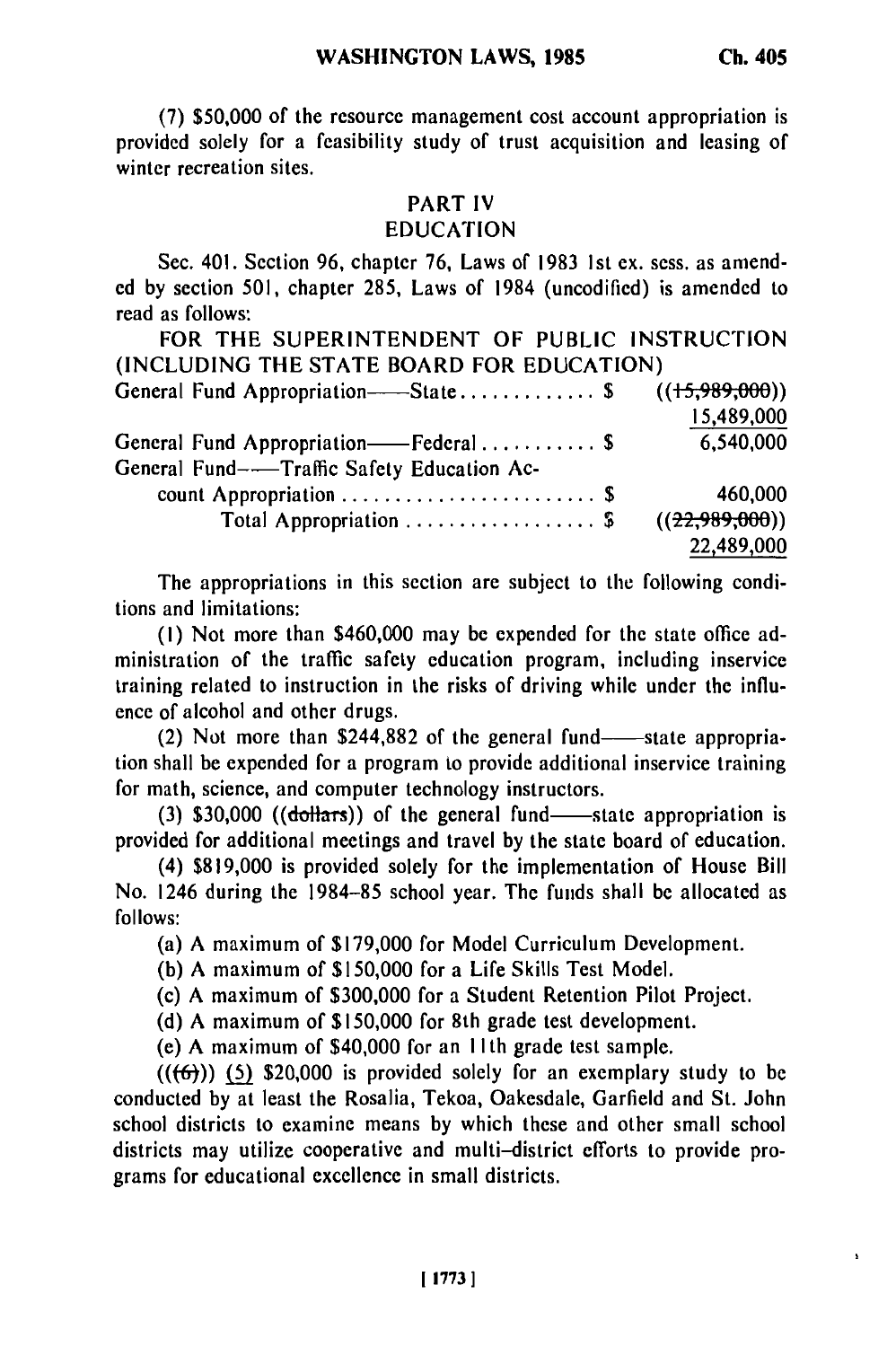Sec. 402. Section **103,** chapter 76, Laws of 1983 Ist ex. sess. as last amended by section 502, chapter 14, Laws of 1985 (uncodified) is amended to read as follows:

FOR THE SUPERINTENDENT OF PUBLIC INSTRUC-TION-SALARY AND COMPENSATION INCREASES General Fund Appropriation ........................\$ ((77,328,000))

76,686,000

The appropriation in this section is subject to the following conditions and limitations:

**(1)** Increases provided by this section shall be included for purposes of calculating the levy lid pursuant to chapter 84.52 RCW.

(2) Salary and insurance benefit increase funds provided by this section shall be distributed by the superintendent of public instruction as specified in this section on an allocation basis only and may be expended by school districts for any state-funded activity.

(3) A maximum of \$26,311,000 shall be distributed for insurance benefit increases for full time equivalent state-supported staff as defined in section 98(l) of this ac! at a rate of \$22 per month per full time equivalent staff unit in the 1983-84 school year and such amount shall be maintained in the 1984-85 school year.

(4) A maximum of \$4,286,000 shall be distributed in the 1984-85 fiscal year for insurance benefit increases for full time equivalent state-supported staff as defined in section 98(l) of this act at a rate of **\$8** per month per full time equivalent staff unit.

(5) (a) A maximum of \$10,185,000 is provided, effective January **1,** 1985, for incremental fringe benefits in section 98(2) of this act and 7.0% of the 1982-83 LEAP Document 5 state-wide average salary for state-supported basic education classified staff as defined in section 98(l) of this act. With respect to the remaining state-supported classified staff of a district as defined in section 98(1) of this act, the superintendent shall distribute a 7.0% salary increase using the pertinent program state-wide average salary for such staff.

(b) The salary increase authorized by subsection (5)(a) of this section shall be the maximum level of state-supported salary increase unless the legislature makes an upward adjustment in a subsequent legislative session.

(c) During the 1983-84 school year, the superintendent of public instruction, as part of the regular classified data reporting process, shall collect data regarding the length of service of each basic education classified employee in their particular job classification. The superintendent of public instruction shall submit a report to the legislature prior to March 1, 1984, regarding the proposed allocation methodology as required by subsection (5)(d) of this section. Such a report shall consider present practices by the state personnel board in granting increments.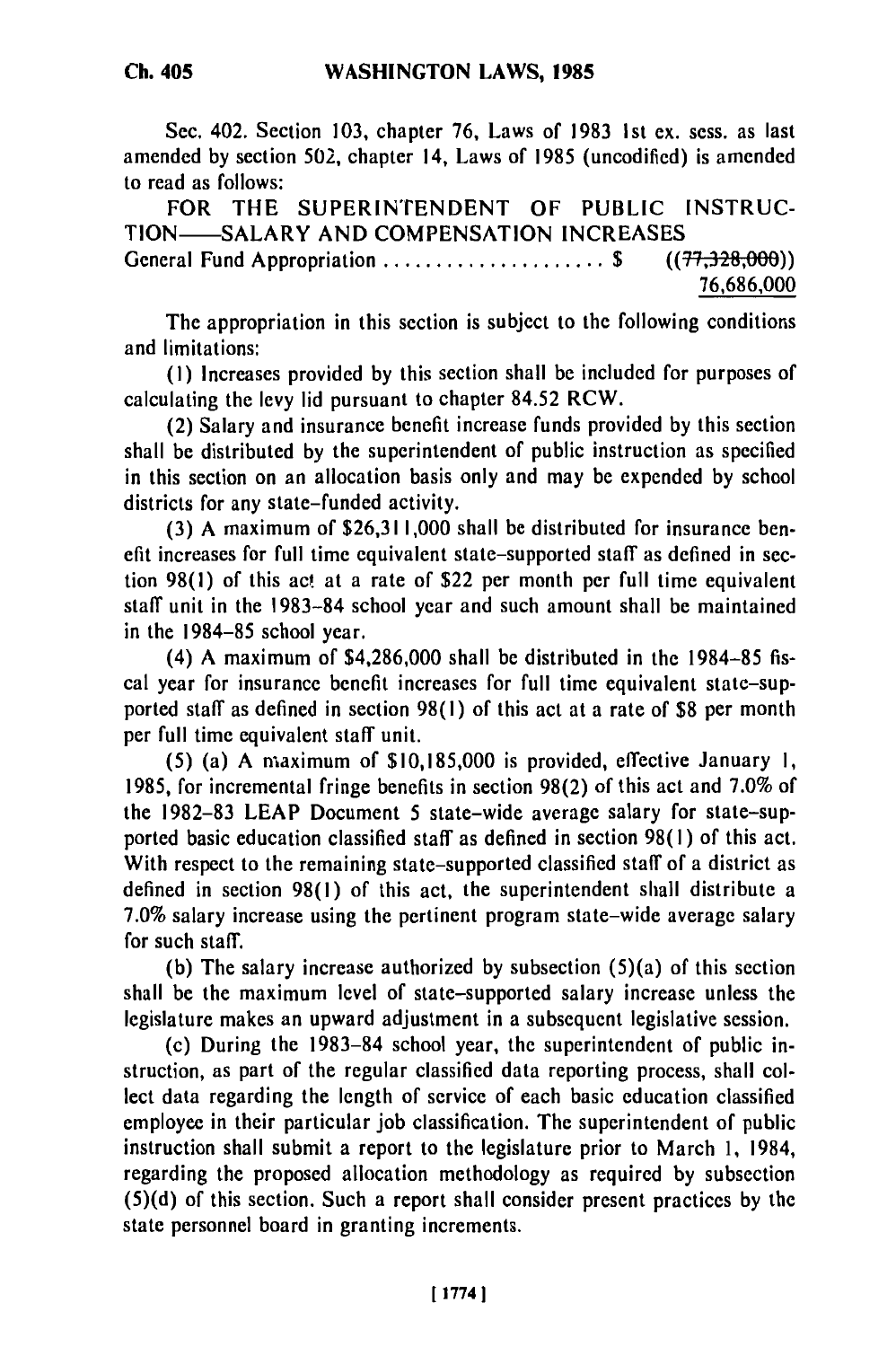**(d) The** superintendent of public instruction shall, during the **1984-85** fiscal year, allocate **\$400,000** of the funds allocated **by** subsection (5)(a) of this section to each district in accordance with its particular **1983-84** complement of staff.

(e) Pursuant to RCW **84.52.0531(3),** any school district having an average classified salary as shown on **LEAP** Document **5** of less than **\$16,513** for the **1982-83** school year may grant salary increases to classified staff in the **1983-84** school year to achieve a maximum average classified salary of **\$16,513.** For purposes of allocating basic education funds in the **1984-85** school year, the superintendent shall modify **LEAP** Document 5 to reflect any increases given in accordance with this provision.

**(f) A** district shall not be in violation of RCW **28A.58.095** as a result of reporting revised staff mix data for the **1983-84** school year in accordance with the revised **S-275** staff mix reporting instructions promulgated **by** the superintendent of public instruction. For **1984-85,** the superintendent of public instruction shall modify **LEAP** Document 5 to assure that the average certificated salary for a district shall neither increase nor decrease for apportionment purposes as a result of this subsection **(5)(f).**

**(6)** (a) **A** maximum of \$((36,540,000)) 35,904,000 is provided effective January **1, 1985,** for incremental fringe benefits in section **98(2)** of this act and **7.0%** of the **1982-83 LEAP** Document 5 average state-wide derived base salary times the district's **1983-84** staff mix factor (as defined in section **99(3)** of this act) for state-supported basic education staff as defined in section **98(l)** of this act. With respect to the remaining state-supported certificated staff of a district as defined in section **98(1)** of this act, the superintendent shall distribute a **7.0%** salary increase times the pertinent state-wide average derived base salary improved **by** the **1983-84** staff mix of each district for such staff.

**(b)** The salary increase authorized **by** subsection (6)(a) of this section shall be the maximum level of state-supported salary increase unless the legislature makes an upward adjustment in a subsequent legislative session.

**(7)** For purposes of RCW **28A.58.095,** the following conditions and limitations apply:

(a) The sum of salary and insurance benefit increases granted **by** each school district for nonstate-supported staff shall not exceed those specified for state-supported staff of a district.

**(b)** Increments granted **by** school districts to certificated staff in the year in which the increments are given **by** a district shall constitute salary increase only to the extent that the aggregate of increments granted **by** a district in accordance with its salary schedule exceeds the aggregate of increments pursuant to **LEAP** Document **I.**

(c) Salary increases provided **by** this section shall be applied to the respective district base salaries for certificated staff and the respective district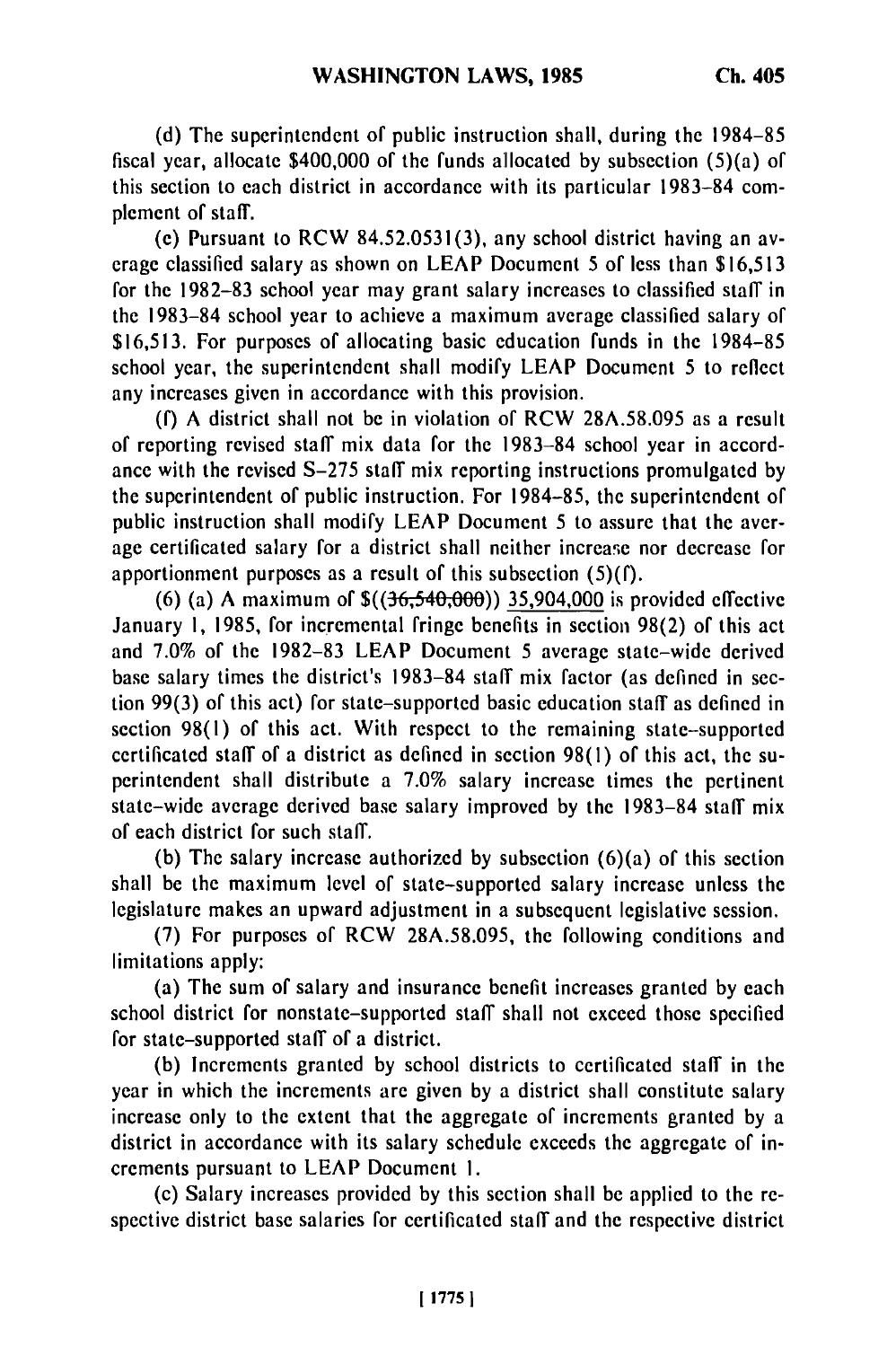average salaries for classified staff, each as specified in LEAP Document 5 as revised in accordance with this act.

(d) During the 1984-85 school year, districts may grant increases in insurance benefits to achieve a rate of \$179.00 per month per full time equivalent staff unit.

(e) For the 1984-85 school year, for the purpose of insurance benefit increases for classified employees, a full time equivalent employee is an employee contracted to work 1,440 hours per year or more.

(8) Part-time classified insurance benefits as authorizcd in subsection (7)(e) of this section shall be allocated by multiplying the number of statesupported full time equivalent staff units, as defined in section 98(1), chapter 76, Laws of 1983 1st ex. sess., excluding therefrom educational service districts and transportation program staff, times \$304.61: PROVIDED, That ((funds for this subsection are provided in the 1985-87 omnibus appropriation  $\text{rct.})$ , with respect to the transportation program, the superintendent of public instruction may increase the 1984-85 standard student mile rate by a maximum of 35.2 cents: PROVIDED FURTHER, That funds for this subsection are provided in the 1985-87 omnibus appropriations act.

Sec. 403. Section 107, chapter 76, Laws of 1983 1st ex. sess. as amended by section 508, chapter 285, Laws of 1984 (uncodified) is amended to read as follows:

FOR THE SUPERINTENDENT OF PUBLIC INSTRUC-TION-FOR HANDICAPPED COSTS General Fund Appropriation--State ............... \$ ((279,215,000)<br>278,715,000 General Fund Appropriation-Federal .......... **\$** 27,641,000 Total Appropriation .................. \$ **((306,856,000)) 306,356,000**

The appropriations in this section are subject to the following conditions and limitations:

 $(1)$  A maximum of  $$129,914,000$  of the general fund----state appropriation may be expended in fiscal year 1983-84.

(2) The superintendent of public instruction shall allocate funds in accordance with LEAP Document 6 for school year 1983-84 and LEAP Document 6 revised as of March 5, 1984, for 1984-85.

(3) The superintendent shall establish a new system for district reporting of preschool handicapped enrollment which results in uniform reporting consistent with attendance laws and rules.

(4) For allocation of funds for the 1984-85 school year, the superintendent of public instruction shall exclude specific learning disabilities as one of the categories for classification as multiple handicapped.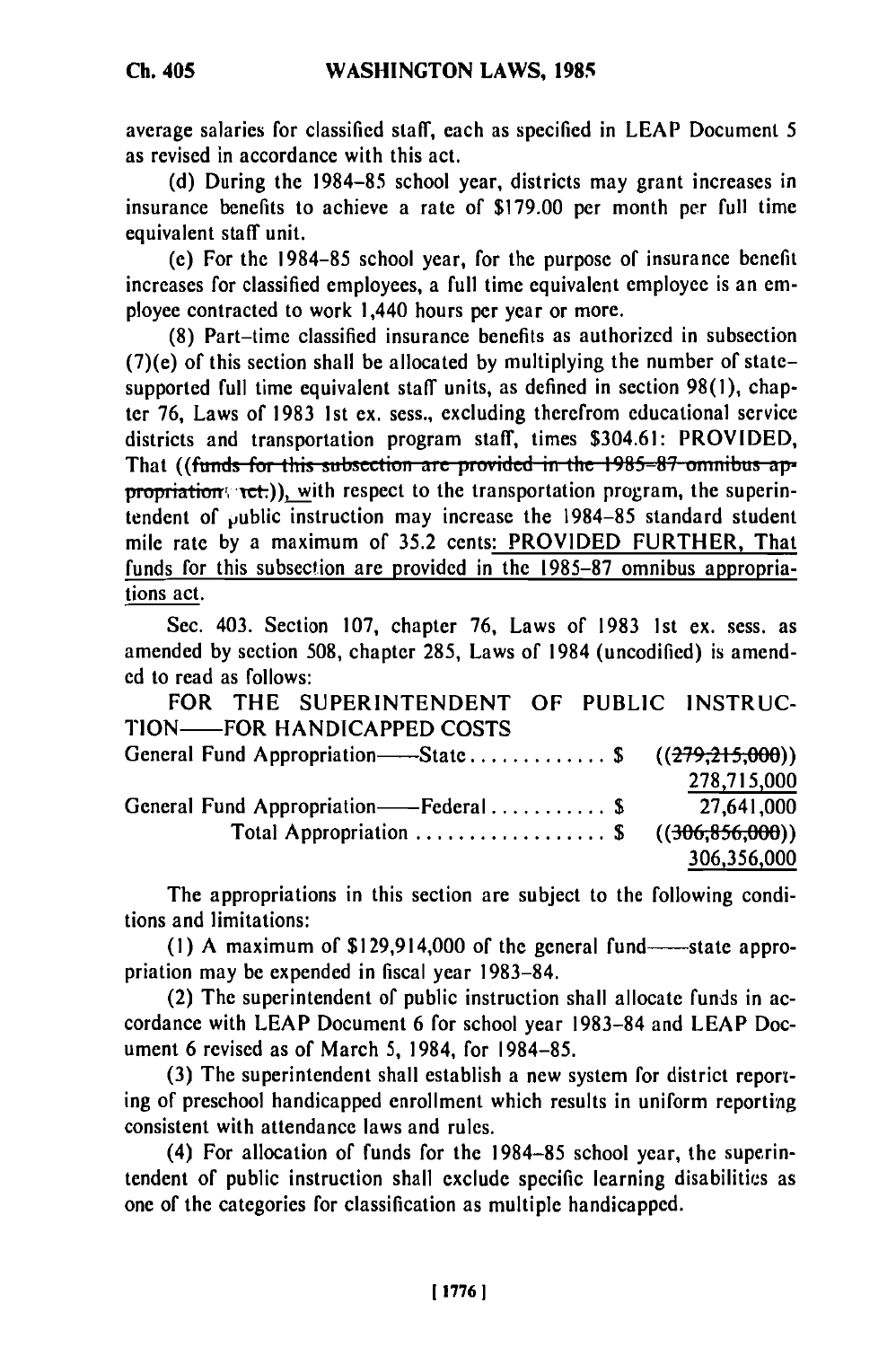**(5)** In the 1984-85 fiscal year the superintendent may transfer funds from this section to section 511 of this 1984 act to the extent that specific learning disabled category E enrollment is less than 6,532 students. Any such transfer shall be at a rate of \$300 per student.

Sec. 404. Section 110, chapter 76, Laws of 1983 Ist ex. sess. as amended by section 510, chapter 285, Laws of 1984 (uncodified) is amended to read as follows:

FOR THE SUPERINTENDENT OF PUBLIC INSTRUC-TION-FOR THE SPECIAL NEEDS PROGRAM General Fund Appropriation—State ................ \$ ((28,629,000)) **28,385,000**

The appropriation in this section is subject to the following conditions and limitations:

(I) A maximum of \$23,605,000 may be expended in fiscal year 1983- 84.

(2) Of the appropriation provided by this section, a maximum of \$13,728,000 shall be distributed as follows for the 1983-84 school year:

(a) 30% on the basis of full time equivalent enrollment;

(b) 18% on the basis of aid to families with dependent children income enrollment in the prior school year;

(c) 12% on the basis of minority enrollment in the prior school year;

(d) 12% on the basis of gifted enrollment in the prior school year;

(e) 12% on the basis of racial isolation enrollment in the prior school year;

**(f)** 6% on the basis of limited English speaking enrollment in the prior school year; and

(g) 10% on the basis of Indochinese refugees as defined by federal regulation.

Except as otherwise provided, the categories of enrollment shall be defined in accordance with the allocation methodology developed by the governor's advisory committee for chapter **1I** of the education consolidation and improvement act in effect for the 1982-83 school year.

(3) A maaximum of \$((12,495,000)) **12,359,000** may be distributed for the remaining months of the 1982-83 school year.

(4) For the 1984-85 fiscal year, the superintendent shall distribute a minimum of  $\$((4,855,000))$  4,747,000 as follows:

(a) The sum of \$400,000 is provided for teacher training for drug and alcohol abuse education and prevention in grades K through 12;

(b) A maximum of **\$((1,706,00** )) **1,601,000** shall be expended for gifted programs to be distributed at a maximum rate of \$290 per student for one percent of each district's total enrollment for the 1984-85 school year.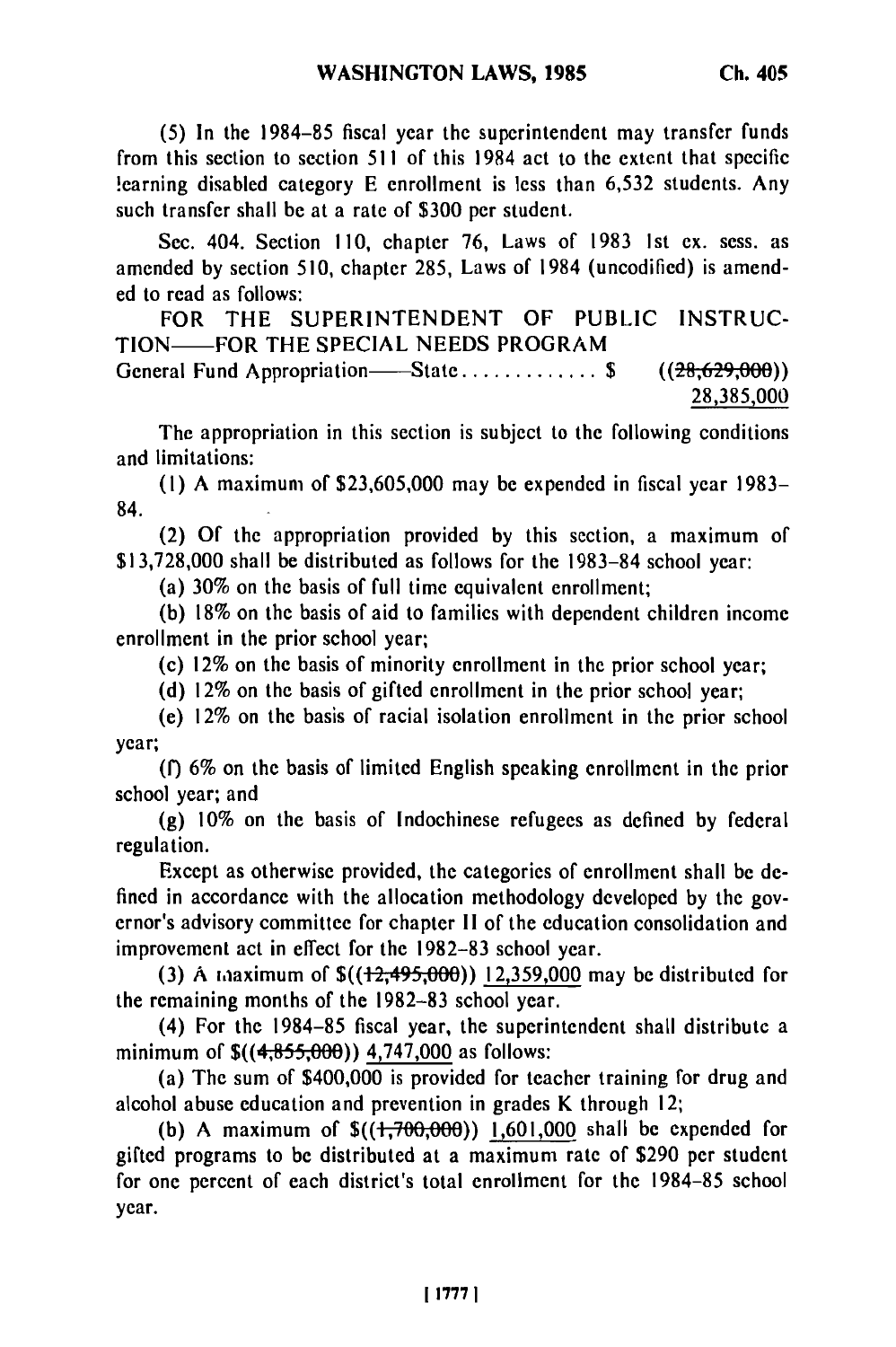(c) A maximum of \$2,746,000 may be expended for the remaining months of the 1983-84 school year.

**(5)** The funds allocated by subsection (2) of this section may be expended by school districts for provision of special instructional programs, including but not limited to: Drug and alcohol abuse prevention; remediation assistance programs; cultural enrichment programs; transitional bilingual programs; preschool education programs; alternative education programs; community involvement programs (including PUSH-EXCEL); environmental education programs; education for superior students programs; Indian education programs; Pacific Science Center programs.

(6) The superintendent of public instruction shall contract \$257,000 for services to support an approved gifted program to be conducted at Fort Worden state park.

**(7)** The superintendent shall contract \$40,000 for services from the Cispus program.

**(8)** Salary and benefits increases are included in the funds allocated by this section.

Sec. 405. Section **I 11,** chapter **76,** Laws of 1983 1st ex. sess. (uncodified) is amended to read as follows:

FOR THE SUPERINTENDENT OF PUBLIC INSTRUC-TION-FOR STATE INSTITUTIONAL EDUCATION PROGRAMS General Fund Appropriation—State ...................... \$  $((20,857,000))$ **20,057,000** General Fund Appropriation——Federal .............. \$ 5,450,000 Total Appropriation ........................... \$  $((26,307,000))$ 25,507,000

The appropriations in this section are subject to the following condition or limitation: Not more than \$3,355,783 shall be expended for support of basic education programs for juveniles confined in county detention centers.

Sec. 406. Section 511, chapter 285, Laws of 1984 (uncodified) is amended to read as follows:

FOR THE SUPERINTENDENT OF PUBLIC INSTRUC-TION-FOR THE REMEDIATION ASSISTANCE PROGRAM General Fund Appropriation ..................... \$ **((-0,575,00))** 10,485000

The appropriation in this section is subject to the following conditions and limitations:

(1) A maximum of  $\frac{s(7,804,800)}{7,715,000}$  shall be distributed by the superintendent to districts for the 1984-85 school year at a rate of \$300 per eligible student as defined in RCW 28A.41.404.

(2) For a discretionary seventh through ninth grade remediation program, a maximum of \$2,770,000 shall be distributed by the superintendent of public instruction at a uniform rate per district per eligible student as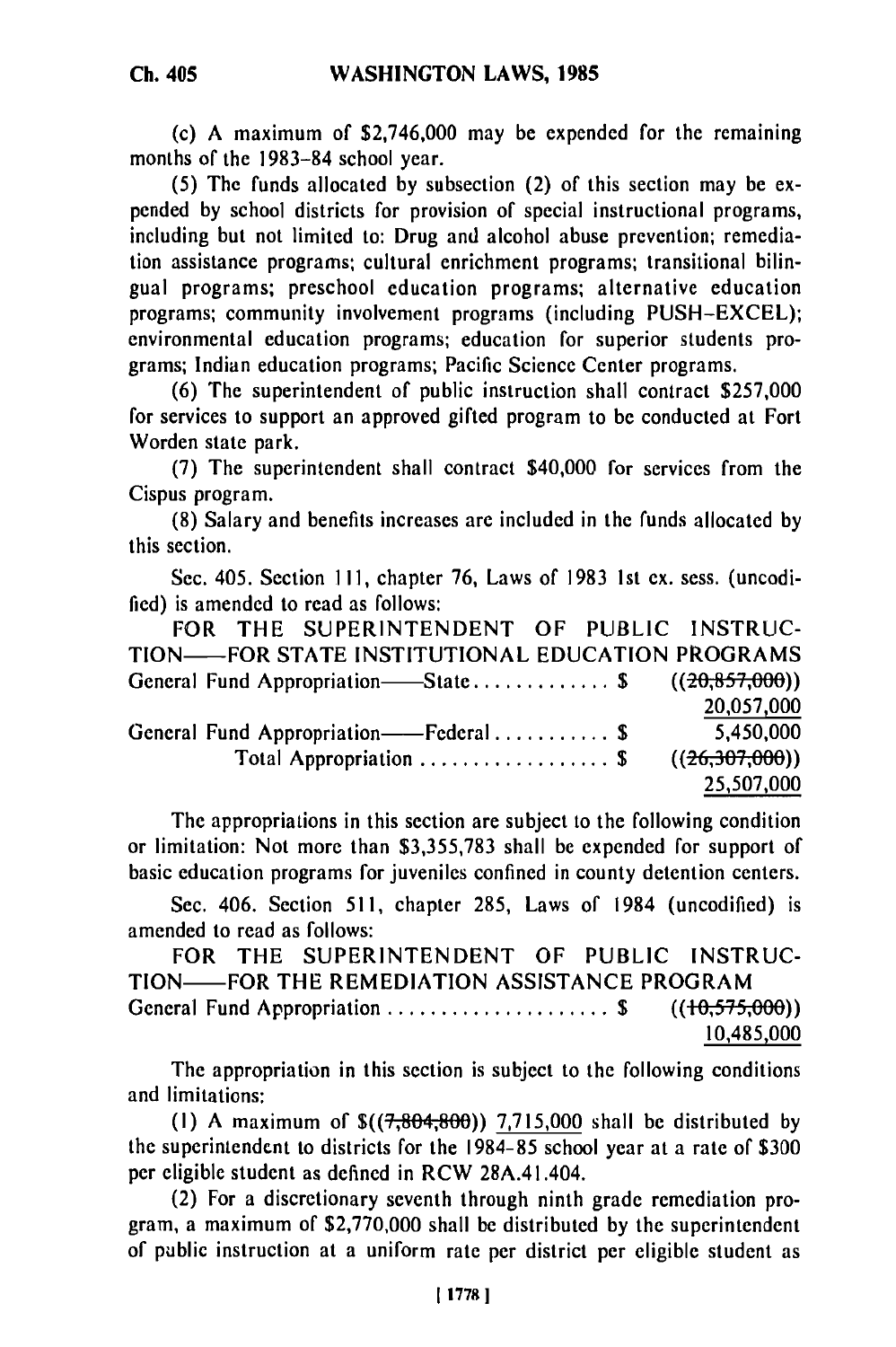calculated in this subsection. In making the calculation, the superintendent shall multiply the percentage of students in a district taking the fourth grade state test who scored in the lowest quartile the previous year as compared to the national norm by the number of students currently enrolled in the district in grades 7 through 9, less those students who scored in the lowest quartile and who are served pursuant to chapter 28A.13 RCW (excluding communication disordered students) in grades 2 through 9. Local districts may use these funds to serve any of the students in grades 7 through 9 who are in the bottom quartile on a nationally normed standardized test and who are not receiving like services in programs established in chapter 28A.13 RCW.

(3) This appropriation includes funds for salary and incremental benefit increases for remediation assistance staff.

(4) The superintendent may transfer funds from the remediation assistance program to the handicapped program for specific learning disabled category "E" enrollment to the extent it exceeds 6,532 students.

(5) This appropriation is provided solely for the 1984-85 fiscal year.

NEW SECTION. Sec. 407. A new section is added to chapter 76, Laws of 1983 ist ex. sess. to read as follows:

The state college and universities and the community college system shall not be held in violation of the minimum expenditure per student requirements of the biennial appropriations act to the extent any failure to meet such requirements is the result of allotment reductions approved by the office of financial management or the result of financial or other circumstances beyond the control of the institution, up to two percent of the minimum expenditure per student requirement.

The office of financial management shall take all reasonable steps to ensure that reductions in instruction budgets are taken only after other fiscal remedies are exhausted.

Sec. 408. Section 13, chapter 21, Laws of 1983 1st ex. sess. (uncodified) is amended to read as follows:

There is appropriated from the general fund to the commission on vocational education for the biennium ending June 30, 1985, the sum of ((three million five hundred)) two million seven hundred fifty thousand dollars, or so much thereof as may be necessary, to carry out the purposes of  $((this<sub>-act</sub>))$  chapter 21, Laws of 1983 1st ex. sess. However, of this appropriation, not more than two hundred fifty thousand dollars may be expended for the state's occupational information system, and not more than two hundred fifty thousand dollars may be expended for the state's career information system. The amount spent for administrative expenses incurred by the commission on vocational education for the jobs skills program shall not exceed five percent of all funds expended for the jobs skills program. Notwithstanding the reduction in the appropriation by this 1985 act, the commission is authorized to enter into contracts for the jobs skills program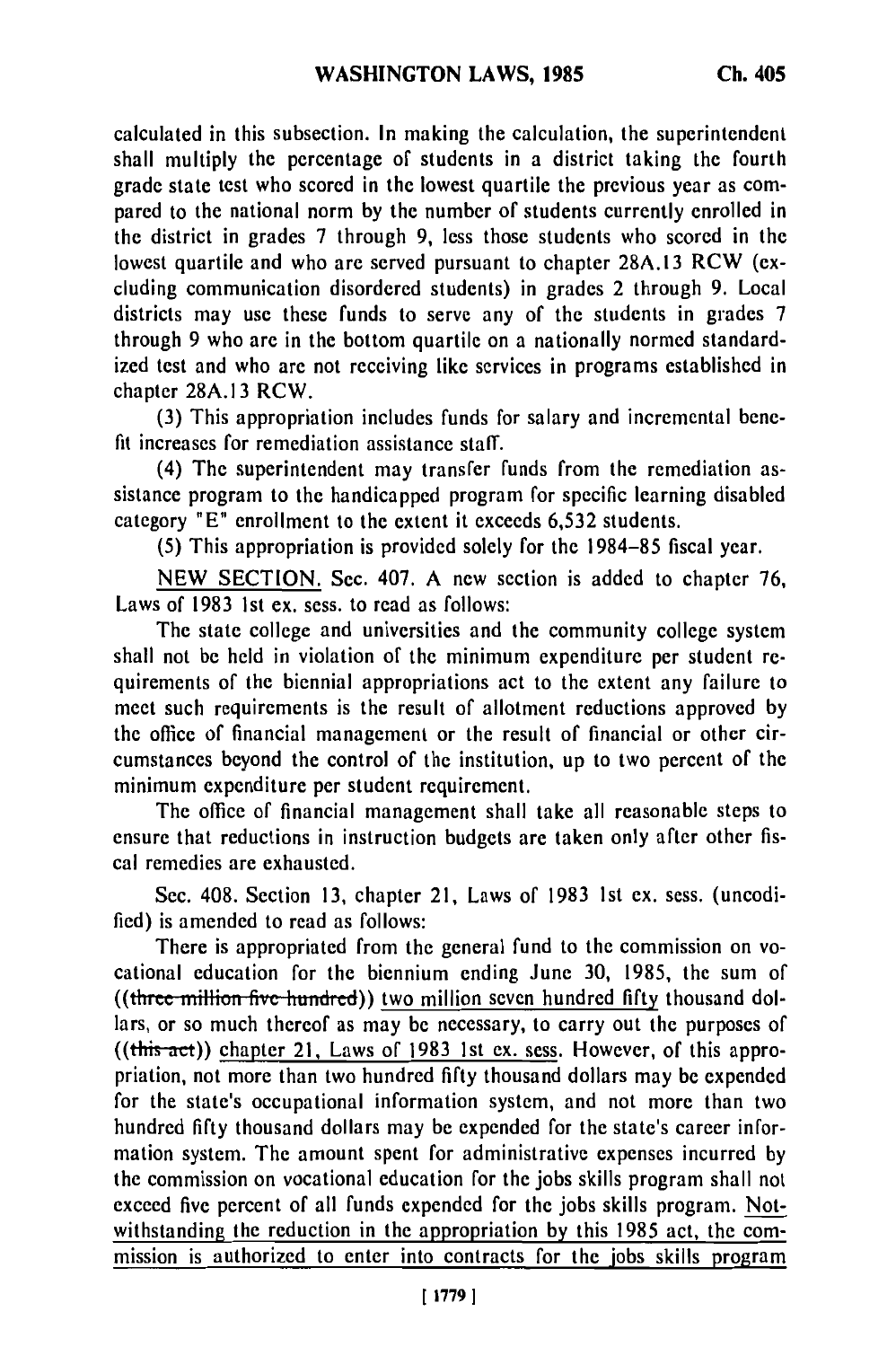**Ch. 405**

provided **by** chapter 21, Laws of **1983 1st** ex. sess. Such contracts in excess of the revised appropriation amount shall be payable after June **30, 1985.**

## **PART** V

# **SPECIAL APPROPRIATIONS**

Sec. **501.** Section **133,** chapter **76,** Laws of **1983 1st** ex. sess. (uncodified) is amended to read as follows:

| FOR THE GOVERNOR——EMERGENCY FUND    |               |
|-------------------------------------|---------------|
| General Fund Appropriation——State\$ | ((2,000,000)) |
|                                     | 1,700,000     |

The appropriation in this section is for the governor's emergency fund to be allocated for the carrying out of the critically necessary work of any agency.

Sec. **502.** Section 134, chapter **76,** Laws of **1983 1st** ex. sess. as amended **by** section **601,** chapter **285,** Laws of 1984 (uncodified) is amend**ed** to read as follows:

FOR THE GOVERNOR-SALARY AND INSURANCE CON-TRIBUTION INCREASES

| (1) There is appropriated for the four-year institutions of higher edu- |
|-------------------------------------------------------------------------|
| cation from the General Fund \$ 17,187,000                              |
| (2) There is appropriated for the community college system from the     |
|                                                                         |
| (3) There is appropriated for the department of corrections from the    |
| General Fund \$ 5,841,000                                               |
| (4) There is appropriated for the department of social and health ser-  |
| vices from the:                                                         |
| General Fund-State  \$<br>((12, 220, 000))                              |
| 12,210,000                                                              |
| General Fund----Federal  \$<br>7,419,000                                |
| (5) There is appropriated for other state agencies from the:            |
| General Fund——State  \$<br>((8,341,000))                                |
| 7,516,000                                                               |
|                                                                         |
| (6) There is appropriated for all state agencies from the Special Fund  |
| Salary and Insurance Contribution Increase                              |
|                                                                         |
| (7) The appropriations in this section shall be expended to implement:  |
|                                                                         |

(a) Salary increases effective not later than January **1,** 1985, to) implement such portion of the 1982 salary survey (catch-up results) as possible, rounded to the next range if the application results in a fractional range, for higher education classified employees, state personnel board classified and exempt employees, commissioned officers of the Washington state patrol,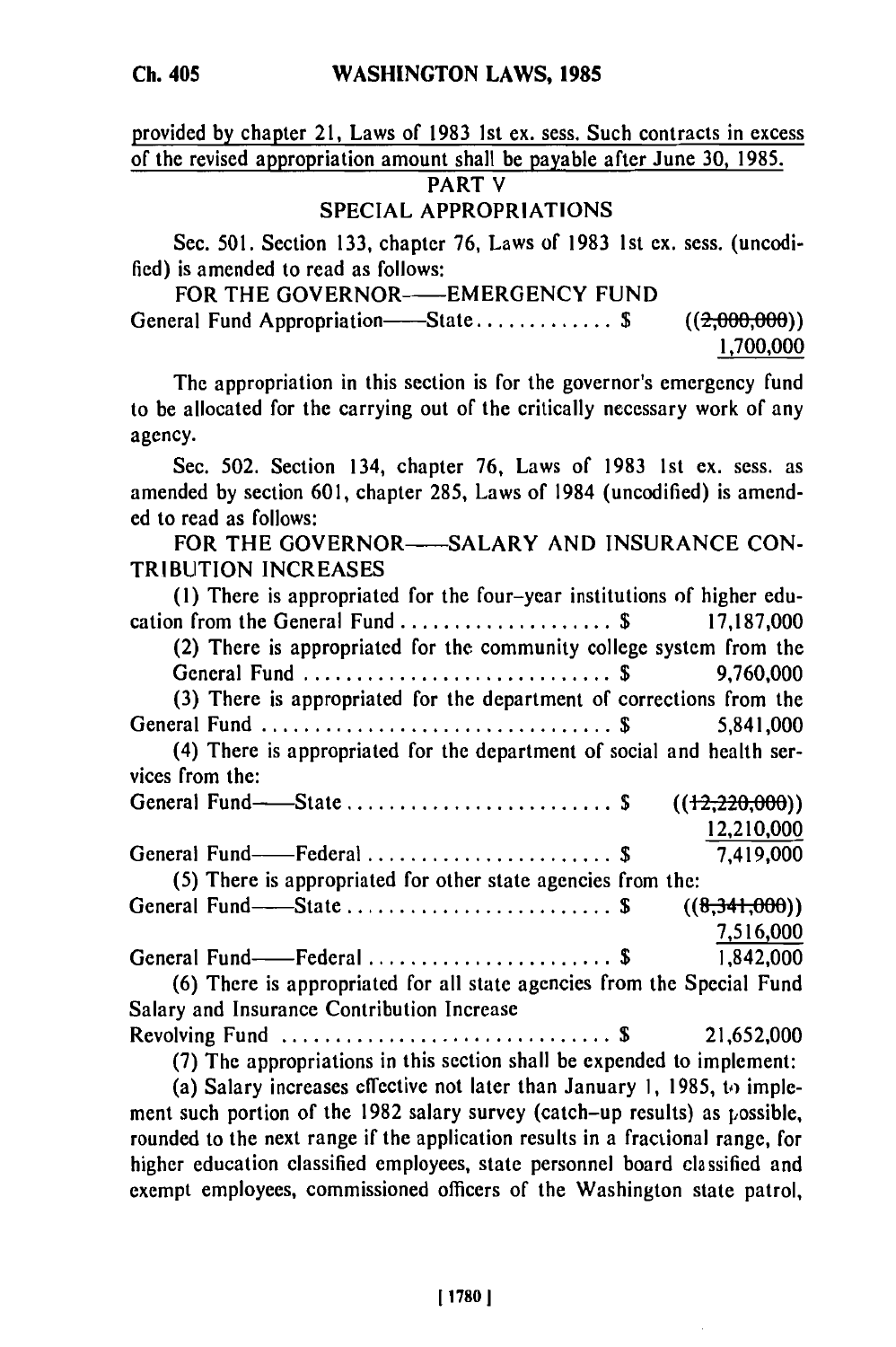faculty and administrative exempt employees of the community college system and the four-year institutions of higher education and medical residents and graduate assistants, including teaching assistants and research assistants of the four-year institutions of higher education (excluding student employees not under the jurisdiction of the state or higher education personnel boards);

**(b)** Merit/market increases effective not later than January 1, 1985, and not to exceed ((\$3,140,000 (of which \$3,128,000 is from the general fund))) an average of 3.1% for faculty and administrative exempt employees of the four-year institutions of higher education((: PROVIDED, That excluding the regional university and college faculty resource equalization **illucy**s under sections 121 through 123 of this act, no research university, regional university, or state college nay grant from any fund source what soever any salary increases greater than that provided in this section)). The increases are to be granted solely on the basis of formal merit evaluation procedures which may take into account critical market disparities in teaching disciplines. The council for postsecondary education shall report to the governor and the legislature on the implementation of the increases no later than February 15, 1985;

(c) Increases in the state's maximum contribution for employee insurance benefits effective July **1,** 1983, from \$137.00 per month to \$159.00 per month per eligible employee for higher education classified employees, commissioned officers of the Washington state patrol, faculty and administrative exempt employees of the community college system and the fouryear institutions of higher education, and state personnel board classified and exempt employees (excluding student employees not under the jurisdiction of the state or higher education personnel boards). The monthly premium paid for insurance benefits shall not be more than the equivalent of \$159.00 per eligible employee effective July 1, 1983 through June 30, 1984.

(d) Increases in the state's maximum contribution for employee insurance benefits effective July **1,** 1984, from \$159.00 per month to \$167.00 per month per eligible employee for higher education classified employees, commissioned officers of the Washington state patrol, faculty and administrative exempt employees of the community college system and the fouryear institutions of higher education, and state personnel board classified and exempt employees (excluding student employees not under the jurisdiction of the state or higher education personnel boards). The monthly premium paid for insurance benefits shall not be more than the equivalent of \$179.00 per eligible employee effective July 1, 1984.

(e) The state employees insurance board's authority and practice of expending funds in the state employees insurance revolving fund generated by dividends or refunds is recognized, and the average contribution per eligible employee in subsections (c) and (d) of this section shall not be construed as a restriction on such expenditures: PROVIDED, That any moneys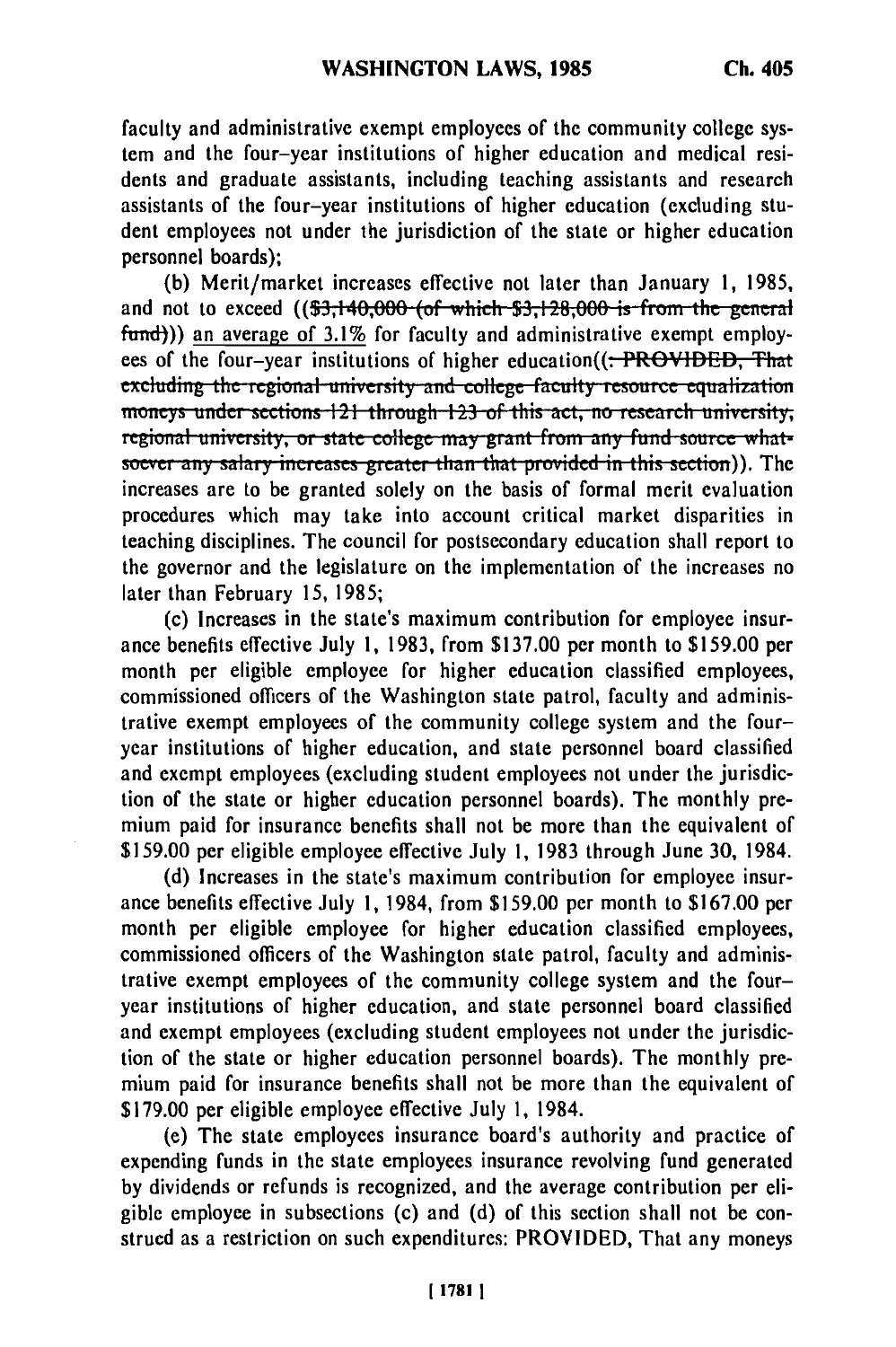resulting from a dividend or refund shall not be used to increase employee insurance benefits over the level of services provided on the effective date of this 1984 act and in no case may the maximum premium paid be more than \$179.00 per month per eligible employee. Contributions **by** any county, municipal, or other political subdivision to which coverage is extended after the effective date of this 1984 act shall not receive the benefit of any surplus funds attributable to premiums paid prior to the date upon which coverage is extended.

**(8)** The community colleges may grant merit/market increases effective not later than January **1, 1985,** and not to exceed \$2,038,000 of general fund moneys for faculty and administrative exempt employees: PROVID-**ED,** That no community college district may grant from any fund source whatsoever any salary increase greater than that provided in this section. The council for postsecondary education shall report to the governor and the legislature on the implementation of any increases granted pursuant to this subsection no later than February **15,** 1985.

(9) To facilitate payment of state employee salary increases from special funds and to facilitate payment of state employee insurance benefit increases from special funds, the state treasurer is directed to transfer sufficient income from each special fund to the special fund salary and insurance contribution increase revolving fund hereby created in accordance with schedules provided **by** the office of financial management.

Sec. 503. Section 139, chapter 76, Laws of 1983 Ist ex. sess. (uncodified) is amended to read as follows:

## FOR BELATED CLAIMS

**(I)** There is appropriated to the office of financial management for payment of supplies and services furnished in previous biennia, from the General Fund ................................. \$ ((905,000))

901,000

(2) The following sums, or so much thereof as shall severally be found necessary, are hereby appropriated and authorized to be expended out of the several funds indicated, for the period from the effective date of this act to June **30,** 1985, except as otherwise noted.

To reimburse the general fund for expenditures from belated claims appropriations to be disbursed on vouchers approved **by** the office of financial management:

General Fund-Criminal Justice Training

| $Account \dots \dots \dots \dots \dots \dots \dots \dots \dots \dots \dots \dots$ | 49,590 |
|-----------------------------------------------------------------------------------|--------|
| General Fund—Off-Road Vehicle Account  \$                                         | 141    |
| General Fund——Snowmobile Account  \$                                              | 2.027  |
| General fund—Institutional Impact Account \$                                      | 13,400 |
| General Fund—Hospital Commission Ac-                                              |        |
|                                                                                   | 34     |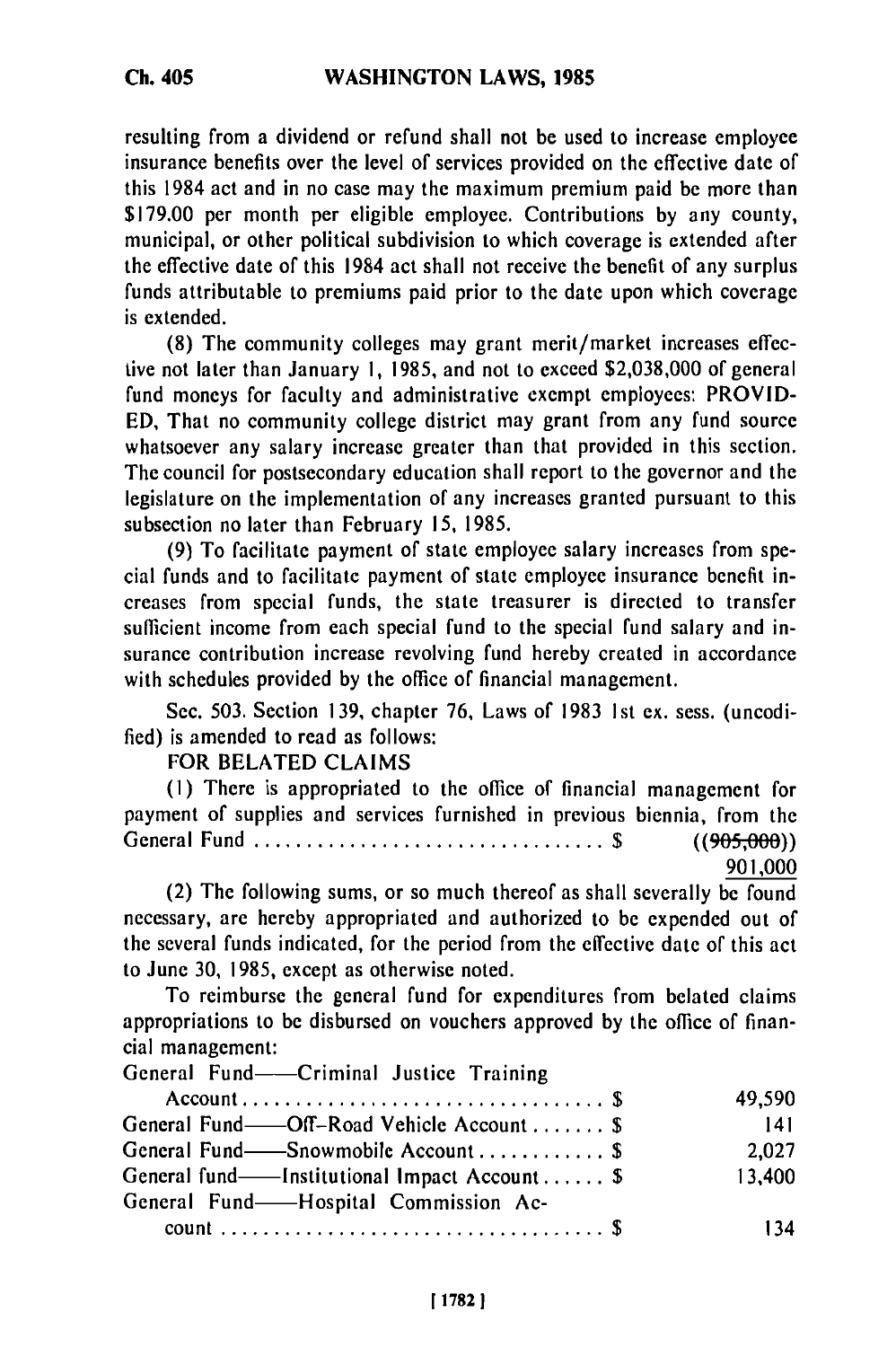$\mathbb{I}$ 

| General Fund-State Timber Tax Reserve          |                 |
|------------------------------------------------|-----------------|
|                                                | 168             |
| General Fund—Professional Engineers' Ac-       |                 |
|                                                | 6,063           |
| General Fund——Real Estate Commission Ac-       |                 |
|                                                | 1,028           |
| General Fund-Capital Building Construc-        |                 |
|                                                | 1,046           |
| General Fund--Motor Transport Account  \$      | 74,404          |
| General Fund-Resource Management Cost          |                 |
|                                                | 1,728           |
| General Fund—Litter Control Account  \$        | 18              |
| General Fund-Traffic Safety Education Ac-      |                 |
| General Fund-L.I.R. Waste Disposal Ac-         | 379             |
|                                                |                 |
| General Fund—State Building Construction       | 11,079          |
|                                                | 2,860           |
| General Fund-Outdoor Recreation Ac-            |                 |
|                                                | 7,876           |
| General Fund L.I.R. Water Supply Facilities    |                 |
|                                                | 1,715           |
| General Fund-L.I.R. Account-Public             |                 |
| Recreation Facilities \$                       | 3,173           |
| Electrical License Fund  \$                    | 4,489           |
|                                                | $((+5,414))$    |
|                                                | 11,414          |
| Highway Safety Fund  \$                        | 20,897          |
| Motor Vehicle Fund  \$                         | 55,381          |
| Public Service Revolving Fund  \$              | 5,488           |
| State Treasurer's Service Fund  \$             | 25,108          |
| Legal Services Revolving Fund  \$              | 822             |
| General Administration Facilities and Services |                 |
| Revolving Fund  \$                             | 615             |
| Liquor Revolving Fund  \$                      | 15,589          |
|                                                | 11,904          |
| Medical Aid Fund  \$                           | 16,629          |
| Plumbing Certificate Fund  \$                  | 147             |
| Washington Library Network Computer Sys-       |                 |
| tem Revolving Fund  \$                         | 23              |
| Pressure System Safety Fund  \$                | $\overline{13}$ |
| Total Appropriation  \$                        | ((349,348))     |
|                                                | 345,348         |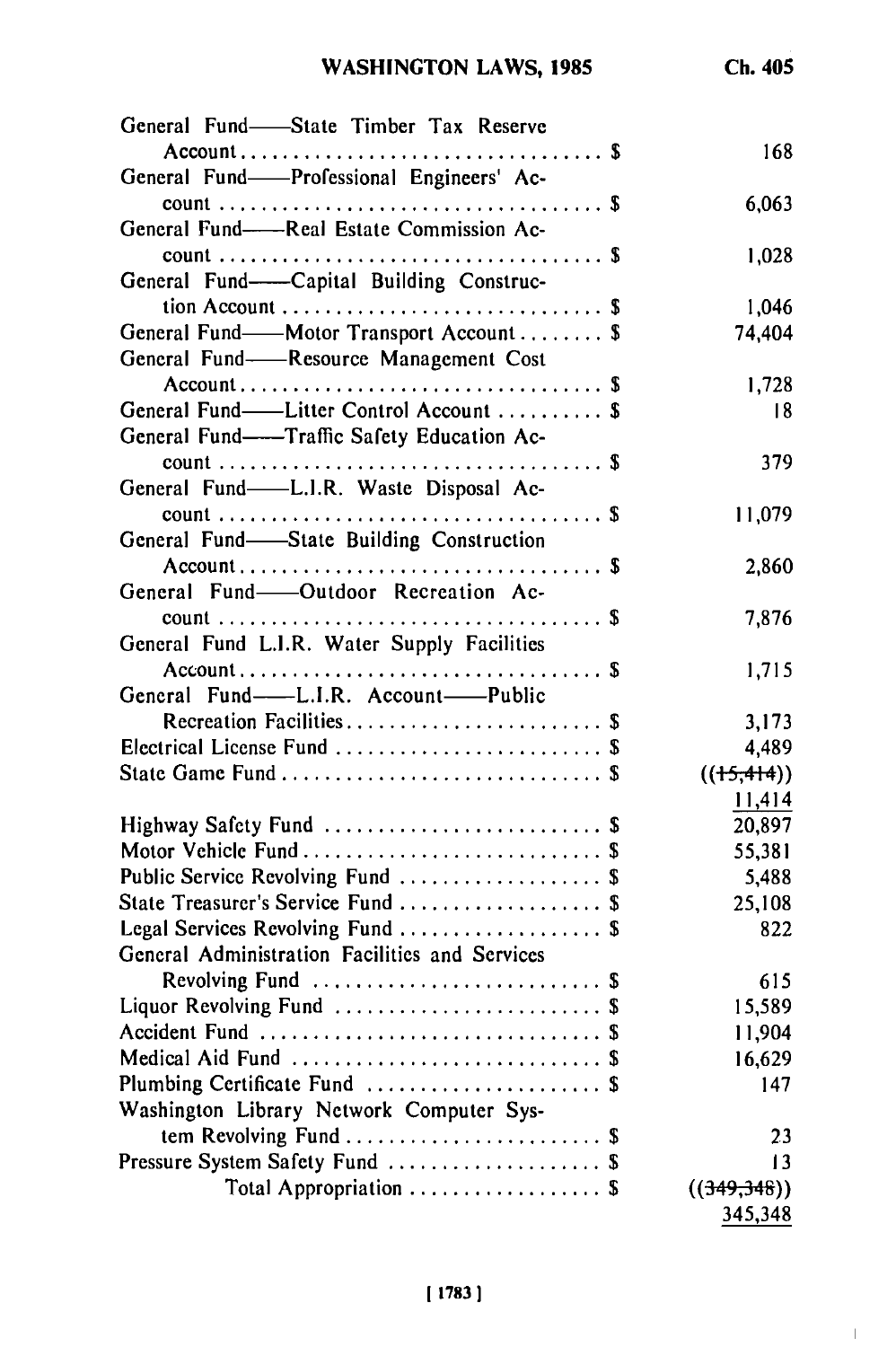Sec. 504. Section 141, chapter **76,** Laws of **1983 1st** ex. sess. as amended **by** section **602,** chapter 14, Laws of **1985** (uncodified) is amended to read as follows:

| FOR THE STATE TREASURER-STATE REVENUES FOR<br><b>DISTRIBUTION</b> |                 |
|-------------------------------------------------------------------|-----------------|
| General Fund Appropriation for fire insurance                     |                 |
| premiums tax distribution  \$                                     | 3,852,000       |
|                                                                   |                 |
| General Fund Appropriation for refund of de-                      |                 |
|                                                                   | 515,500         |
| General Fund Appropriation for public utility                     |                 |
| district excise tax distribution  \$                              | ((18,415,000))  |
|                                                                   | 16,363,000      |
| General Fund Appropriation for prosecuting at-                    |                 |
|                                                                   | 1,627,000       |
| General Fund Appropriation for motor vehicle                      |                 |
| excise tax distribution $\ldots \ldots \ldots \ldots \ldots$      | 37,628,000      |
| General Fund Appropriation for local mass                         |                 |
| transit assistance \$                                             | ((118,738,000)) |
|                                                                   | 117,380,000     |
| General Fund Appropriation for camper and                         |                 |
| travel trailer excise tax distribution  \$                        | 1,364,000       |
| General Fund-Harbor Improvement Ac-                               |                 |
| count Appropriation for harbor improve-                           |                 |
| ment revenue distribution  \$                                     | 653,749         |
| Liquor Excise Tax Fund Appropriation for li-                      |                 |
| quor excise tax distribution  \$                                  | 20,624,310      |
| Motor Vehicle Fund Appropriation for motor                        |                 |
| vehicle fuel tax and overload penalties dis-                      |                 |
|                                                                   | 204,721,141     |
| Liquor Revolving Fund Appropriation for liquor                    |                 |
| profits distribution  \$                                          | 51,000,000      |
| State Timber Tax Account 'A' Appropriation                        |                 |
| for distribution to "Timber" counties  \$                         | 15,920,000      |
| State Timber Tax Reserve Account Appropria-                       |                 |
| tion for distribution to "Timber" counties $\$                    | 14,750,000      |
| General Fund-Municipal Sales and Use Tax                          |                 |
| Equalization Account Appropriation  \$                            | 20,169,962      |
| General Fund-County Sales and Use Tax                             |                 |
| Equalization Account Appropriation  \$                            | 6,779,819       |
| Total Appropriation  \$                                           | ((516,758,481)) |
|                                                                   | 513 348 481     |
|                                                                   |                 |

Sec. 505. Section 10, chapter 218, Laws of 1973 1st ex. sess. as amended by section 5, chapter 326, Laws of 1977 ex. sess. and RCW 9.46- .100 are each amended to read as follows:

 $\overline{1}$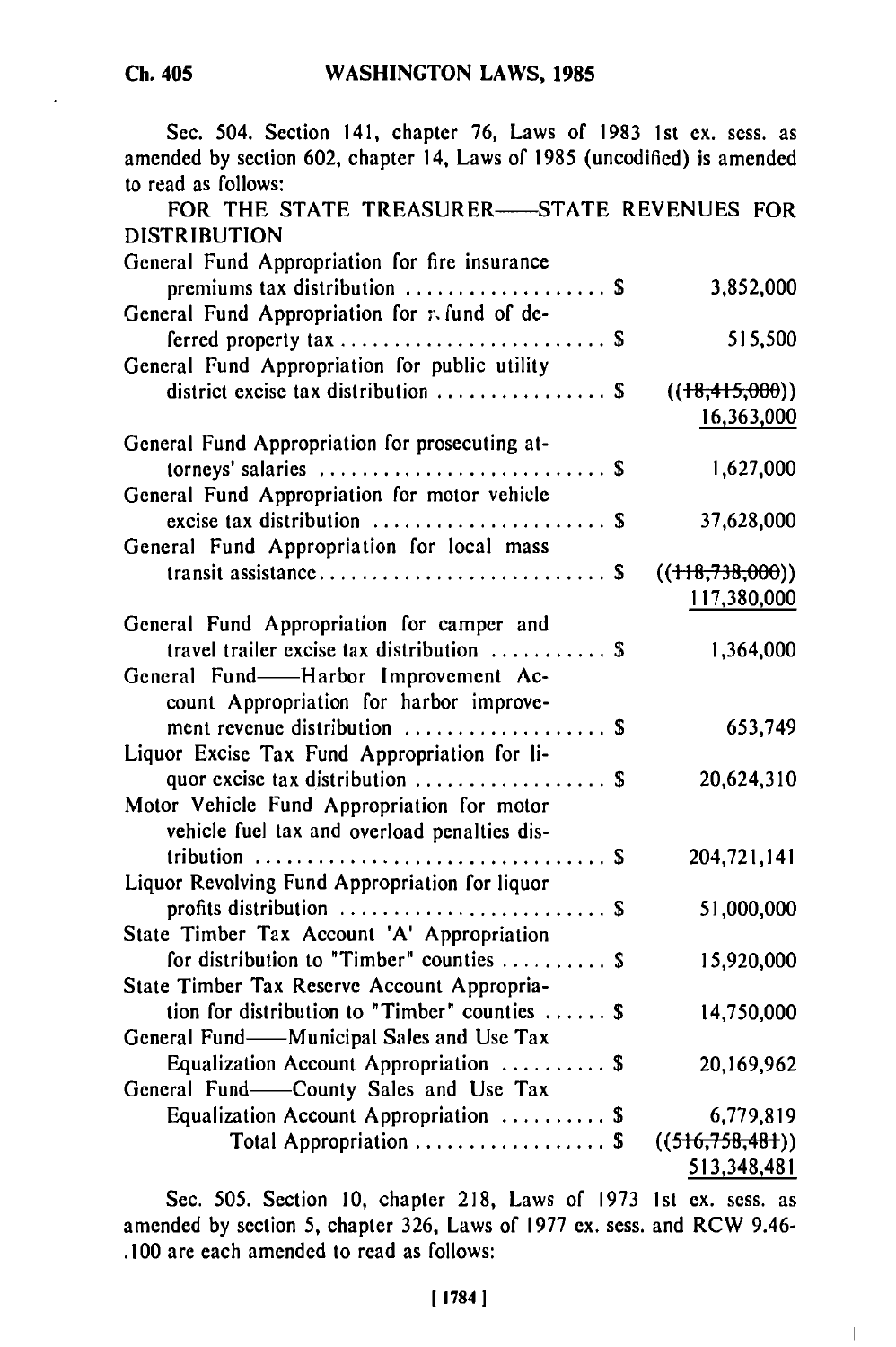There is hereby created a fund to be known as the "gambling revolving fund" which shall consist of all moneys receivable for licensing, penalties, forfeitures, and all other moneys, income, or revenue received by the commission. The state treasurer shall be custodian of the fund. All moneys received by the commission or any employee thereof, except for change funds and an amount of petty cash as fixed by rule or regulation of the commission, shall be deposited each day in a depository approved by the state treasurer and transferred to the state treasurer to be credited to the gambling revolving fund. Disbursements from the revolving fund shall be on authorization of the commission or a duly authorized representative thereof. In order to maintain an effective expenditure and revenue control the gambling revolving fund shall be subject in all respects to chapter 43.88 RCW but no appropriation shall be required to permit expenditures and payment of obligations from such fund. All expenses relative to commission business, including but not limited to salaries and expenses of the director and other commission employees shall be paid from the gambling revolving fund.

The office of financial management may direct the state treasurer to loan to the general fund an amount not to exceed \$1,400,000 from the gambling revolving fund for the 1983-85 fiscal biennium.

Sec. 506. Section 2, chapter 27, Laws of 1973 and RCW 43.08.190 are each amended to read as follows:

There is hereby created a fund within the state treasury to be known as the "state treasurer's service fund". Such fund shall be used solely for the payment of costs and expenses incurred in the operation and administration of the state treasurer's office.

The office of financial management may direct the state treasurer to transfer to the general fund an amount not to exceed two million dollars from the state treasurer's service fund for the 1983-85 fiscal biennium.

Sec. 507. Section 12, chapter 167, Laws of 1975 1st ex. sess. and RCW 43.19.610 are each amended to read as follows:

There is hereby established in the general fund of the state treasury an account to be known as the motor transport account into which shall be paid all moneys, funds, proceeds, and receipts as provided in RCW 43.19- .615 and as may otherwise be provided by law. Disbursements therefrom shall be made in accordance with the provisions of RCW 43.19.560 through 43.19.630, 43.41.130 and 43.41.140 as authorized by the director or his duly authorized representative and as may be provided by law.

The office of financial management may direct the state treasurer to transfer to the general fund an amount not to exceed \$1,500,000 from the motor transport account for the 1983-85 fiscal biennium.

NEW SECTION. Sec. 508. The office of financial management may direct the state treasurer to transfer to the general fund an amount not to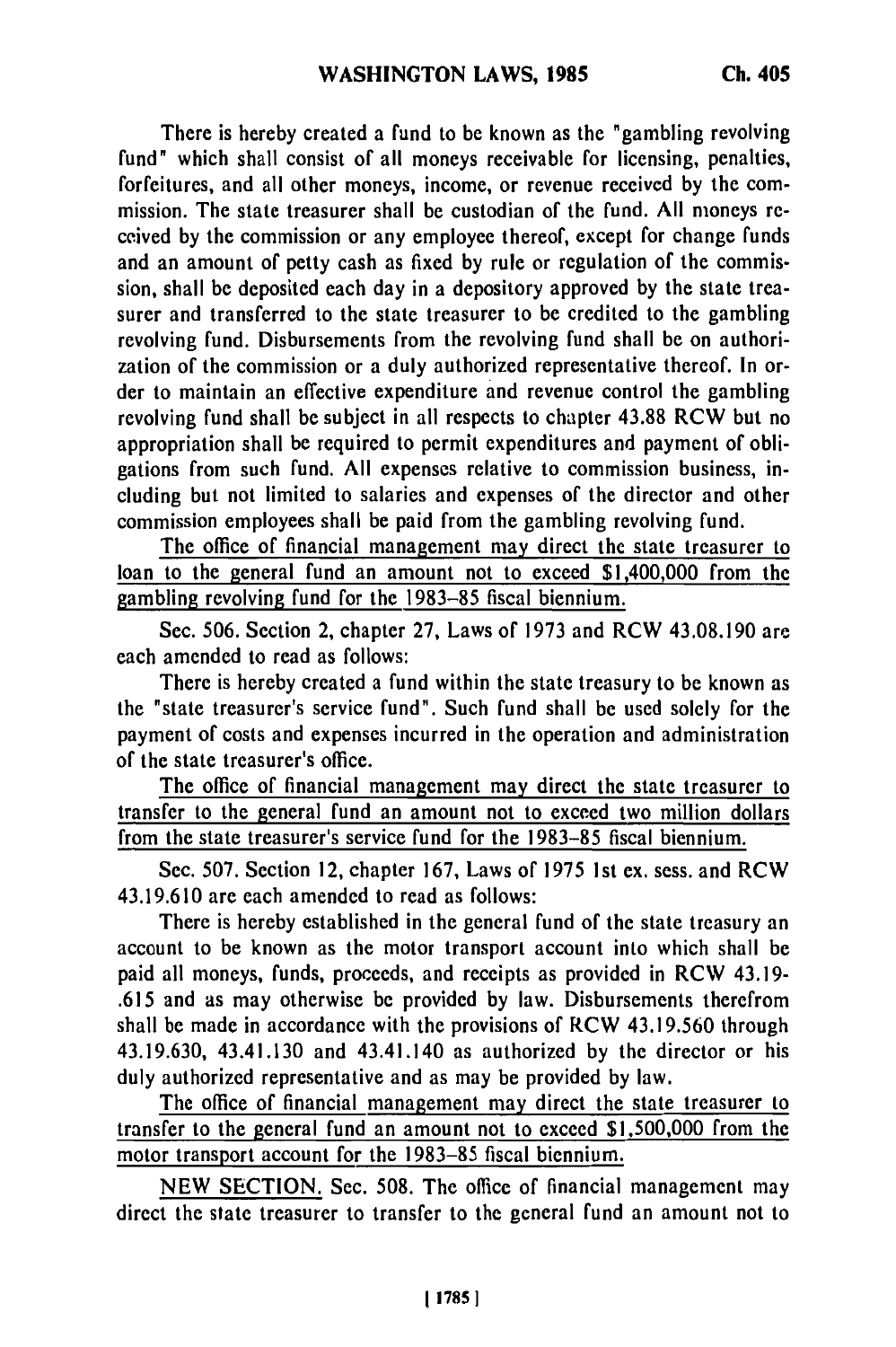**Ch. 405**

exceed **\$1,300,000** from the public facilities construction loan and grant **re**volving account for the 1983-85 fiscal biennium.

Sec. 509. Section 3, chapter 134, Laws of 1969 as last amended by section 3, chapter 94, Laws of 1982 and RCW 81.53.281 are each amended to read as follows:

There is hereby created in the state treasury a "grade crossing protective fund," to which shall be transferred all moneys appropriated for the purpose of carrying out the provisions of RCW 81.53.261, 81.53.271, 81-.53.281, 81.53.291, and 81.53.295. At the time the commission makes each allocation of cost to said grade crossing protective fund, it shall certify that such cost shall be payable out of said fund. When federal-aid highway funds are not involved, the railroad shall, upon completion of the installation of any such signal or other protective device and related work, present its claim for reimbursement for the cost of installation and related work from said fund of the amount allocated thereto by the commission. The annual cost of maintenance shall be presented and paid in a like manner. When federal-aid highway funds are involved, the department of transportation shall, upon entry of an order by the commission requiring the installation or upgrading of a grade crossing protective device, submit to the commission an estimate for the cost of the proposed installation and related work. Upon receipt of the estimate the commission shall pay to the department of transportation the percentage of the estimate specified in RCW 81.53.295, as now or hereafter amended, to be used as the grade crossing protective fund portion of the cost of the installation and related work. The commission is hereby authorized to recover administrative costs from said fund in an amount not to exceed three percent of the direct appropriation provided for any biennium, and in the event administrative costs exceed three percent of the appropriation, the excess shall be chargeable to regulatory fees paid by railroads pursuant to RCW 81.24.010.

Within ninety days of the end of each fiscal year, the commission shall report to the legislative transportation committee, and the senate and house committees on transportation, the status of the grade crossing protective fund, including revenue sources, fund balances, and expenditures.

The office of financial management may direct the state treasurer to transfer to the general fund an amount not to exceed \$1,200,000 from the grade crossing protective fund for the 1983-85 fiscal biennium.

NEW SECTION. Sec. 510. If any provision of this act or its application to any person or circumstance is held invalid, the remainder of the act or the application of the provision to other persons or circumstances is not affected.

NEW SECTION. Sec. 511. This act is necessary for the immediate preservation of the public peace, health, and safety, the support of the state

Ī